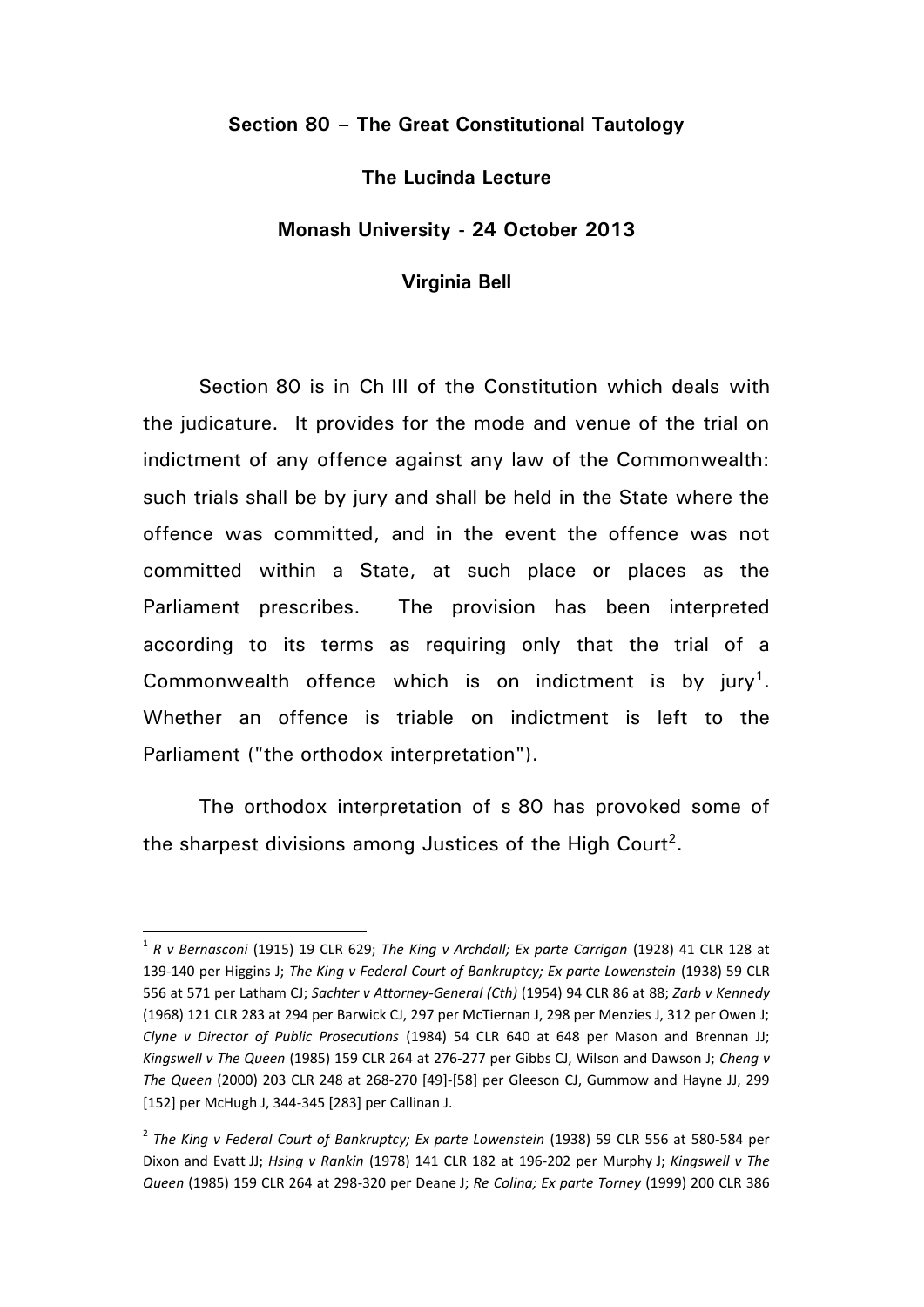The Constitution contains few constraints on governmental power in favour of the freedom of the individual. There are two provisions which have been routinely characterised as guarantees of individual rights: trial by jury under s 80 and freedom of religion under  $s$  116<sup>3</sup>. Commentators have been roundly critical of the High Court for the narrow scope given to each. The criticism has been particularly pointed in the case of s  $80^4$ .

Professor Sawer considered that the orthodox interpretation has rendered s 80's guarantee "practically worthless"<sup>5</sup>. . Professor Coper dismisses the orthodox interpretation as "apparent nonsense" producing what he pithily describes as the "great constitutional tautology"<sup>6</sup>: a guarantee of trial by jury where the Parliament provides that the offence is to be tried by jury.

1

5 Sawer, *Australian Federalism in the Courts*, (1967) at 19.

6 Coper, *Encounters with the Australian Constitution*, (1987) at 326.

at 408-427 [63]-[104] per Kirby J; *Cheng v The Queen* (2000) 203 CLR 248 at 306-307 [173]-[177] per Kirby J.

<sup>3</sup> Sawer, *Australian Federalism in the Courts*, (1967) at 19.

<sup>4</sup> Pannam, "Trial by Jury and Section 80 of the Australian Constitution", (1968) 6 *Sydney Law Review* 1; Simpson and Wood, "'A Puny Thing Indeed' – *Cheng v The Queen* and the Constitutional Right to Trial by Jury", (2001) 29 *Federal Law Review* 95; Charlesworth, *Writing in Rights*, (2002) at 27-28; Galligan and Morton, "Australian Rights Protection", Paper delivered at the Australasian Political Studies Association Conference, University of Adelaide, 29 September – 1 October 2004 at 2; Stone, "Australia's Constitutional Rights and the Problem of Interpretive Disagreement", (2005) 27 *Sydney Law Review* 29 at 32; Gray, "Mockery and the Right to Trial by Jury", (2006) 6 *Queensland University of Technology Law and Justice Journal* 66; Winterton, Lee, Glass and Thomson, *Australian Federal Constitutional Law*, 2nd ed (2007) at 630 [8.75]; Zines, *The High Court and the Constitution*, 5th ed (2008) at 571-572; Blackshield and Williams, *Australian Constitutional Law and Theory*, 5th ed (2010) at 1155; Moens and Trone, *Lumb, Moens and Trone: The Constitution of the Commonwealth of Australia*, 8th ed (2012) at 346 [617]; Hanks, *Constitutional Law in Australia*, 3rd ed (2012) at 590-591 [10.105]-[10.108].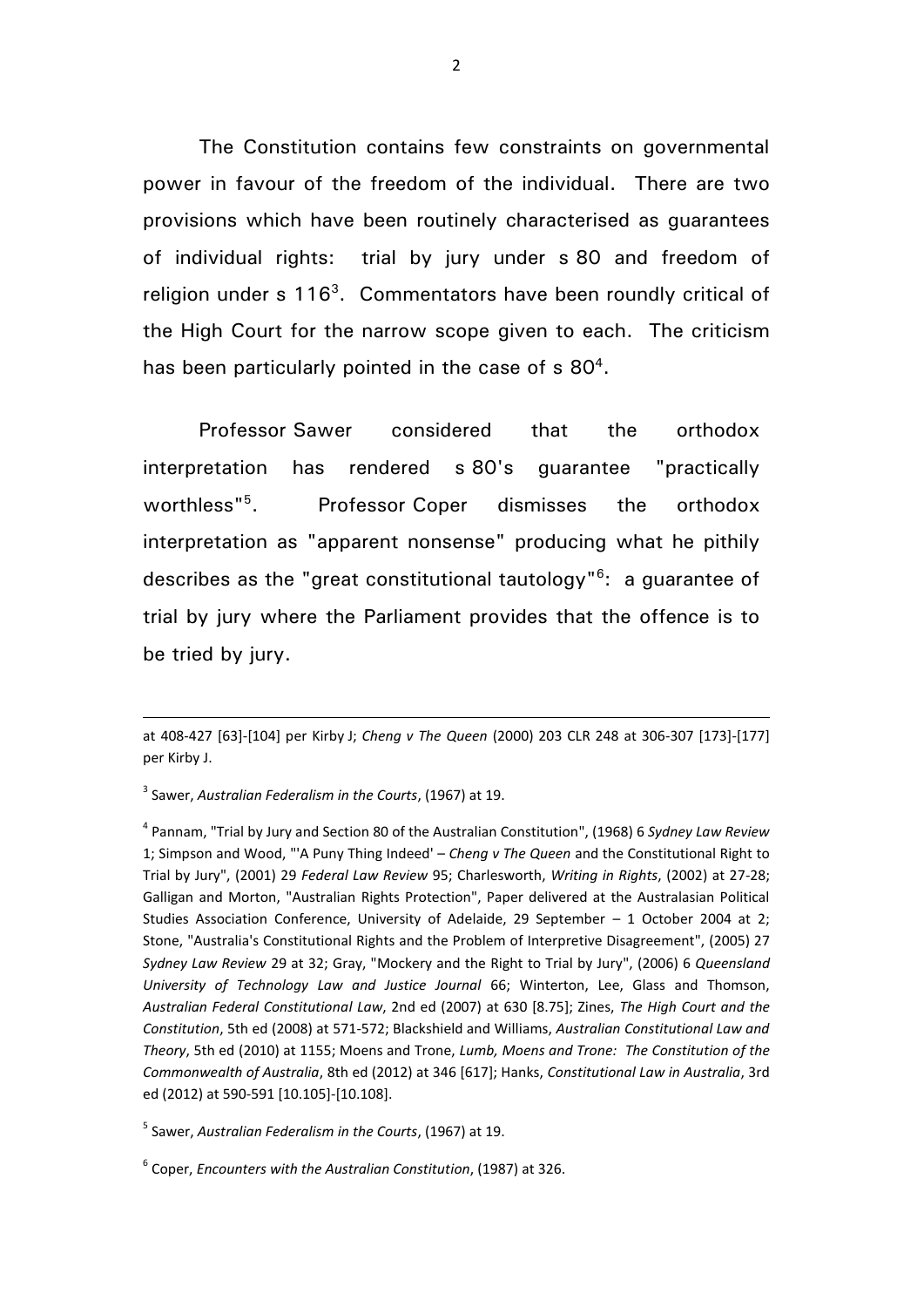## Origins of the orthodox interpretation

The "nonsense" of which Professor Coper and other critics complain stems from the decision in *The King v Archdall; Ex parte*  Carrigan<sup>7</sup>. Two union officials were convicted before the Brisbane Magistrates' Court of hindering the provision of services by the Commonwealth by means of a boycott, an offence under s 30K of the *Crimes Act* 1914 (Cth). They challenged their convictions on a number of grounds. One ground contended that s 30K was invalid by reason of s 80. They argued that the phrase "trial on indictment" referred to those offences that would have been regarded as indictable at Federation and that it had not been open to the Parliament to enact the offence as triable summarily<sup>8</sup>. Knox CJ, Isaacs, Gavan Duffy and Powers JJ dismissed the argument saying that it was without foundation and that its rejection needed no exposition<sup>9</sup>. . Starke J also said it was untenable<sup>10</sup>. Higgins J explained s 80 as saying no more than that if there be an indictment there must be a jury but the provision did not compel proceeding by indictment<sup>11</sup>. It may be noted that Isaacs and Higgins JJ were active participants in the debate at the Melbourne Convention when the provision in its final form was adopted.

 $7$  (1928) 41 CLR 128.

<sup>8</sup> *The King v Archdall; Ex parte Carrigan* (1928) 41 CLR 128 at 133.

<sup>9</sup> *The King v Archdall; Ex parte Carrigan* (1928) 41 CLR 128 at 136.

<sup>10</sup> *The King v Archdall; Ex parte Carrigan* (1928) 41 CLR 128 at 147.

<sup>11</sup> *The King v Archdall; Ex parte Carrigan* (1928) 41 CLR 128 at 139-140.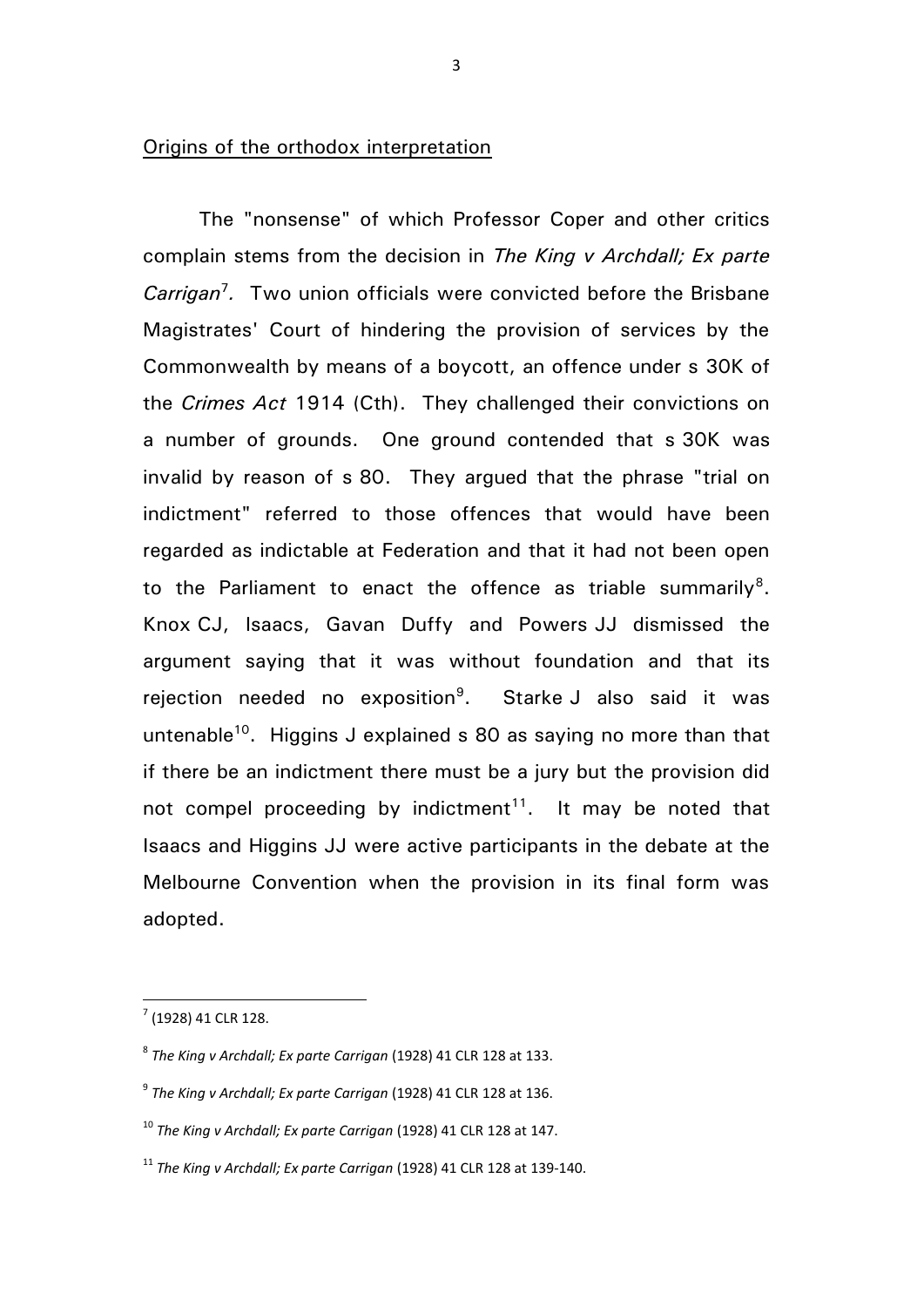Despite the absence of reasoning, *Archdall* has survived repeated challenge.

## A criticism of the orthodox interpretation

Dixon and Evatt JJ in a trenchant joint dissent in *The King v Federal Court of Bankruptcy; Ex parte Lowenstein* rejected the orthodox interpretation, insisting that s 80 should be construed so as to produce "some real operative effect"<sup>12</sup>. Sir Anthony Mason, reviewing the jurisprudence of the High Court over its first 100 years, described their Honours' dissenting reasons as of such persuasive power as to make one wonder why their interpretation had not prevailed<sup>13</sup>. Famously, Dixon and Evatt JJ considered that *Archdall* ascribed a "queer intention" to the Constitution: it supposed the concern of the framers was not to ensure that no one should be found guilty of a serious offence against the laws of the Commonwealth except by the verdict of a jury but merely to prevent a procedural solecism<sup>14</sup>. A cynic, they said, might suggest that s 80 was drafted in mockery; its language carefully chosen so that the guarantee it appeared to give should be illusory<sup>15</sup>.

Dr Pannam, more in sorrow than in anger, suggests that one need not be a cynic, but merely an historian, to observe that the phrase "[t]he trial on indictment" was inserted in s 80 for the very

<sup>12</sup> (1938) 59 CLR 556 at 582.

<sup>&</sup>lt;sup>13</sup> Mason, "The High Court of Australia: A Personal Impression of Its First 100 Years", (2003) 27 *Melbourne University Law Review* 864 at 875.

<sup>14</sup> *The King v Federal Court of Bankruptcy; Ex parte Lowenstein* (1938) 59 CLR 556 at 581.

<sup>15</sup> *The King v Federal Court of Bankruptcy; Ex parte Lowenstein* (1938) 59 CLR 556 at 582.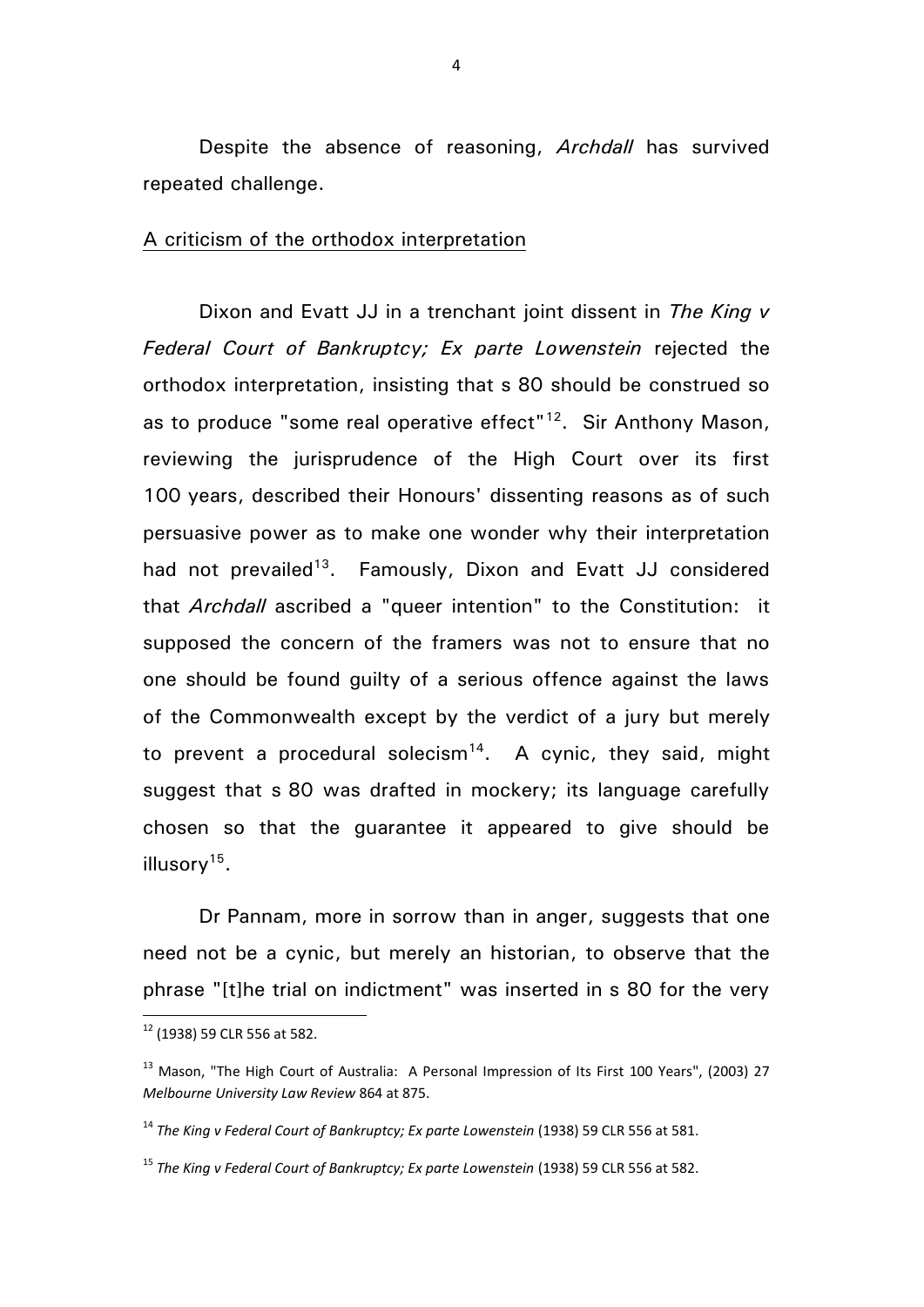purpose of producing the result that their Honours regarded as a mockery<sup>16</sup>. This is a reference to the drafting history and the Convention Debates to which I will return.

## The grand bulwark of liberty

The Justices who have rejected the orthodox interpretation have shared with Dixon and Evatt JJ a view that s 80 is intended to confer a right or privilege on the accused protective of individual freedom<sup>17</sup>. Murphy J read the provision in the light of the "deep attachment of the people for whom the Constitution was made to trial by jury for criminal offences"<sup>18</sup>. His Honour saw the institution of trial by jury as a defence against governmental oppression<sup>19</sup>. In similar vein, Deane J considered s 80 to reflect the deep-seated conviction of free men and women about the way in which justice should be administered in criminal cases. His Honour also saw the institution as a protection against tyranny<sup>20</sup>. Kirby J, too, favoured this analysis<sup>21</sup>.

These ideas owe much to Blackstone. Blackstone characterised the jury as the grand bulwark of liberties of every Englishman as secured by Magna Carta<sup>22</sup>. It preserved, he said,

<sup>16</sup> Pannam, "Trial by Jury and Section 80 of the Australian Constitution", (1968) 6 *Sydney Law Review* 1 at 6.

<sup>17</sup> *The King v Federal Court of Bankruptcy; Ex parte Lowenstein* (1938) 59 CLR 556 at 580.

<sup>18</sup> *Hsing v Rankin* (1978) 141 CLR 182 at 198.

<sup>19</sup> *Hsing v Rankin* (1978) 141 CLR 182 at 198.

<sup>20</sup> *Kingswell v The Queen* (1985) 159 CLR 264 at 298-299.

<sup>21</sup> *Re Colina; Ex parte Torney* (1999) 200 CLR 386 at 422 [95].

<sup>22</sup> Blackstone, *Commentaries on the Laws of England*, (1769), bk 4 at 349.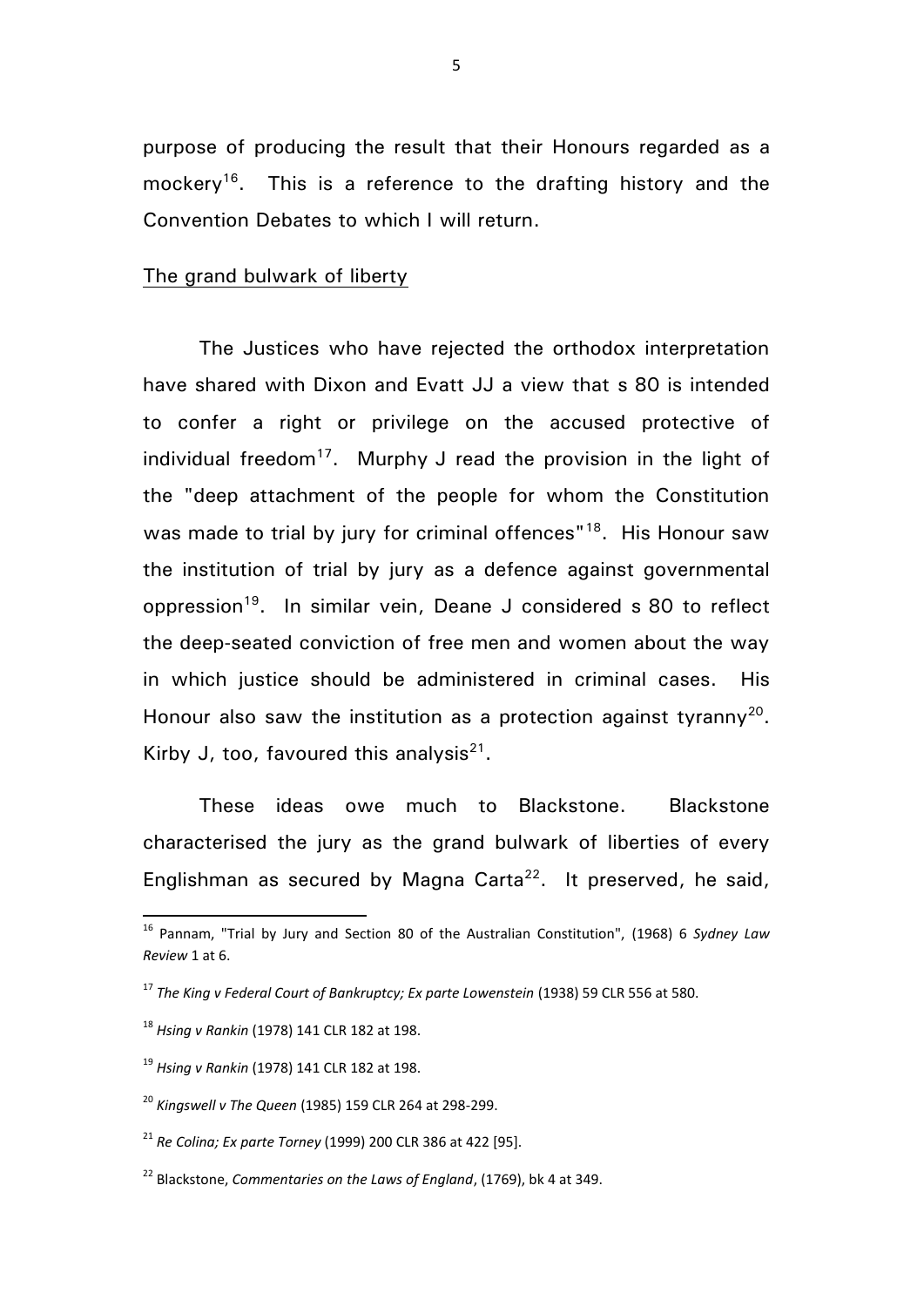an admirable balance under the English constitution: without it Justices of *oyer* and *terminer* appointed by the Crown might imprison or despatch any man obnoxious to the government, as happened in France and in Turkey. By contrast, English law required that the truth of an accusation preferred on indictment should be established by the unanimous vote of 12 of the accused's equals, indifferently chosen and superior to suspicion $^{23}$ .

## The United States experience

Blackstone's *Commentaries* exerted considerable influence on the thinking of the founding fathers of the United States Constitution<sup>24</sup>. The Declaration of Independence records, among the King's repeated injuries and usurpations, his assent to acts of pretended legislation "depriving us in many cases, of the benefits of trial by jury"<sup>25</sup>.

In his classic work on the sources of the United States Constitution, Stevens quotes Blackstone's retort to Montesquieu $^{26}$ :

> "A celebrated French writer, who concludes that Rome, Sparta and Carthage have lost their liberties, therefore those of England in time must perish, should

<sup>23</sup> Blackstone, *Commentaries on the Laws of England*, (1769), bk 4 at 349.

<sup>24</sup> Dicey, "Blackstone's Commentaries", (1932) 4 *Cambridge Law Journal* 286 at 300-301; Hoeflich, "American Blackstones", in Prest (ed), *Blackstone and his Commentaries*, (2009) 171; Nolan, "Sir William Blackstone and the New American Republic: A Study of Intellectual Impact", (1976) 51 *New York University Law Review* 731.

 $25$  Declaration of Independence, (1776).

<sup>26</sup> Stevens, *Sources of the Constitution of the United States*, (1894) at 238, citing Blackstone, *Commentaries on the Laws of England*, (1768) bk 3 at 379.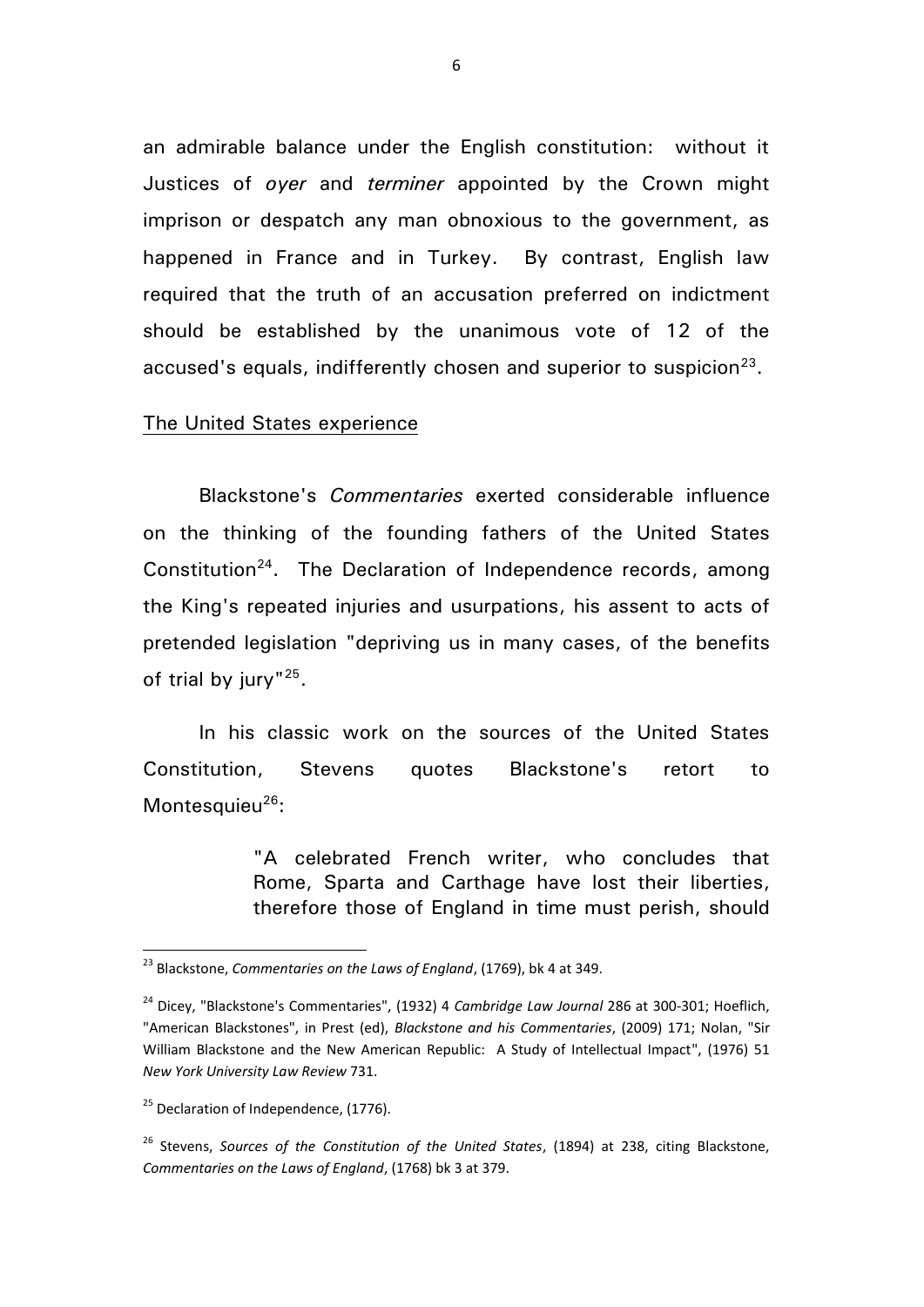have recollected that Rome, Sparta and Carthage, at the time when their liberties were lost were strangers to the trial by jury."

It comes as no surprise that the Constitution of the United States should provide for trial by jury in the case of "all Crimes" save for impeachment<sup>27</sup>. The provision is seen as a guarantee of the liberty of the individual against tyranny. The Supreme Court of the United States put it this way in *Duncan v Louisiana*<sup>28</sup>:

> "A right to jury trial is granted to criminal defendants in order to prevent oppression by the Government. Those who wrote our constitutions knew from history and experience that it was necessary to protect against unfounded criminal charges brought to eliminate enemies and against judges too responsive to the voice of higher authority."

The Australian experience

By contrast, an understanding of the attitude of mind of the framers of our Constitution is apt to make one wonder how s 80 found its way into the document<sup>29</sup>.

Andrew Inglis Clark was a great admirer of American democracy<sup>30</sup>. His draft constitution, which was circulated to the

<sup>&</sup>lt;sup>27</sup> Article III, s2(3) provides: "The Trial of all Crimes, except in Cases of Impeachment, shall be by Jury; and such Trial shall be held in the State where the said Crimes shall have been committed; but when not committed within any State, the Trial shall be at such Place or Places as the Congress may by Law have directed."

<sup>&</sup>lt;sup>28</sup> 391 US 145 at 155-156 per White J (1968).

<sup>29</sup> Dixon, "Two Constitutions Compared", in Woinarski, *Jesting Pilate and Other Papers and Addresses*, (1965) 100.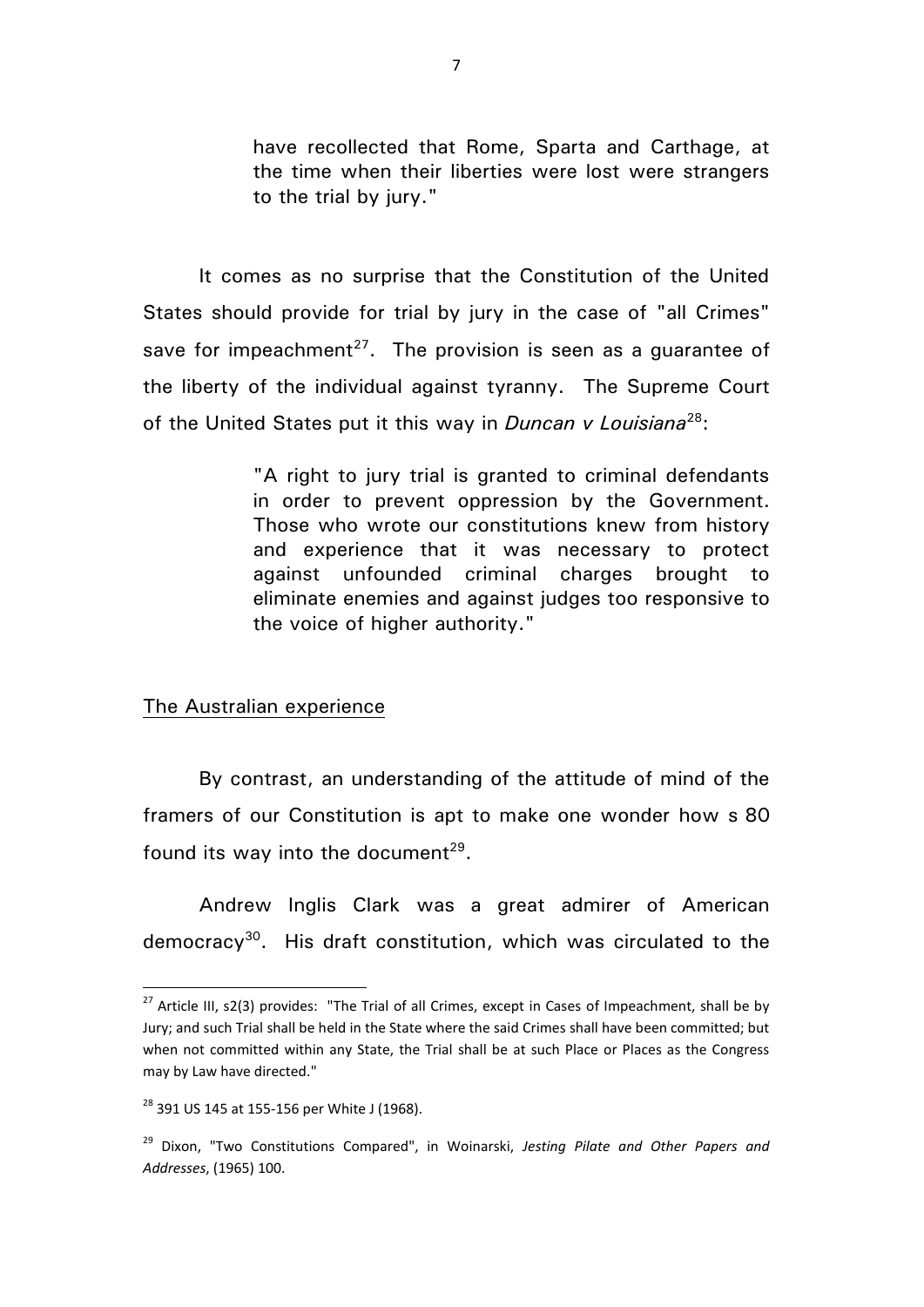delegates before the 1891 Convention, included a provision drawn in terms from the jury clause of the United States Constitution<sup>31</sup>.

One difficulty occasioned by the United States jury clause was that, read literally, it required trial by jury for the most minor of crimes. By 1888 it was settled that the constitutional guarantee did not apply to petty offences, which under the common law might be prosecuted summarily $32$ . Nonetheless, the determination of whether an offence was a petty offence had been attended by difficulty<sup>33</sup>.

The Judiciary Committee chaired by Clark drafted the judicature provisions of the Constitution that was adopted at the 1891 Convention. The jury clause was amended by the Committee. The requirement that the trial of "all crimes cognisable by any Court established under the authority of this Act shall be by jury" was deleted and a requirement that the trial of "all indictable offences cognisable by any Court established under the authority of this Act shall be by jury" was inserted $34$ . A fair inference is that the amendment was designed to avoid the

<sup>32</sup> *Callan v Wilson* 127 US 540 at 557 (1888).

**.** 

 $^{30}$  Reynolds, "A I Clark's American Sympathies and his Influence on Australian Federation", (1958) 32 *Australian Law Journal* 62.

 $31$  Clause 65 of Clark's draft provided: "The trial of all crimes cognisable by any Court established under the authority of this Act shall be by Jury, and every such trial shall be held in the Province where the crime has been committed, and when not committed within any Province the trial shall be held at such place or places as the Federal Parliament may in law direct." Williams, *The Australian Constitution: A Documentary History*, (2005) at 107.

<sup>&</sup>lt;sup>33</sup> Frankfurter and Corcoran, "Petty Federal Offences and the Constitutional Guaranty of Trial by Jury", (1926) 39 *Harvard Law Review* 917.

<sup>34</sup> Williams, *The Australian Constitution: A Documentary History*, (2005) at 452.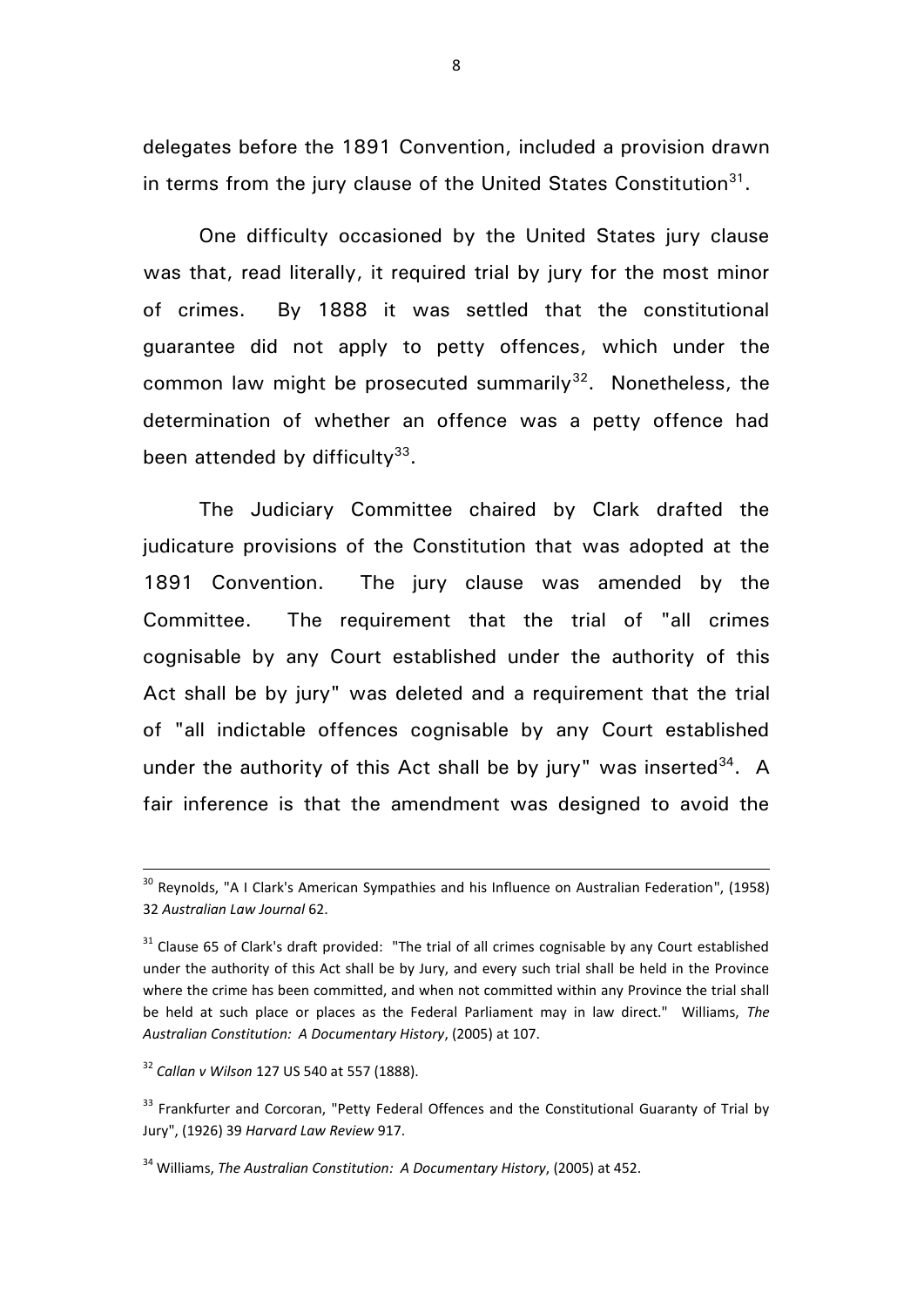difficulties experienced in the United States respecting the trial of summary offences.

The delegates at the Convention had an informed understanding of the United States model of federalism. Influential to that understanding was James Bryce's *The American Commonwealth*<sup>35</sup>. Bryce dedicated that work to his friend, A V Dicey. Patapan, writing about the protection of rights in Australia, discusses Bryce's influence, observing that Bryce's interest in United States federalism did not extend to the Bill of Rights<sup>36</sup>. For Bryce, and for the Diceyan lawyers who attended our Constitutional Conventions, there was something outmoded about the idea that the individual needed to be protected from the tyranny of the legislature $37$ :

> "The English, however, have completely forgotten these old suspicions, which, when they did exist, attached to the Crown and not to the Legislature. ... Parliament was for so long a time the protector of Englishmen against an arbitrary Executive that they did not form the habit of taking precautions against the abuse of the powers of the Legislature; and their struggles for a fuller freedom took the form of making Parliament a more truly popular and representative body, not that of restricting its authority."

<sup>35</sup> Bryce, *The American Commonwealth*, (1888).

<sup>&</sup>lt;sup>36</sup> Patapan, "The Dead Hand of the Founder? Original Intent and the Constitutional Protection of Rights and Freedoms in Australia", (1997) 25 *Federal Law Review* 211 at 216-219.

<sup>&</sup>lt;sup>37</sup> Patapan. "The Dead Hand of the Founder? Original Intent and the Constitutional Protection of Rights and Freedoms in Australia", (1997) 25 *Federal Law Review* 211 at 218, citing Bryce, *Studies of History and Jurisprudence*, (1901) vol 1 at 502-3.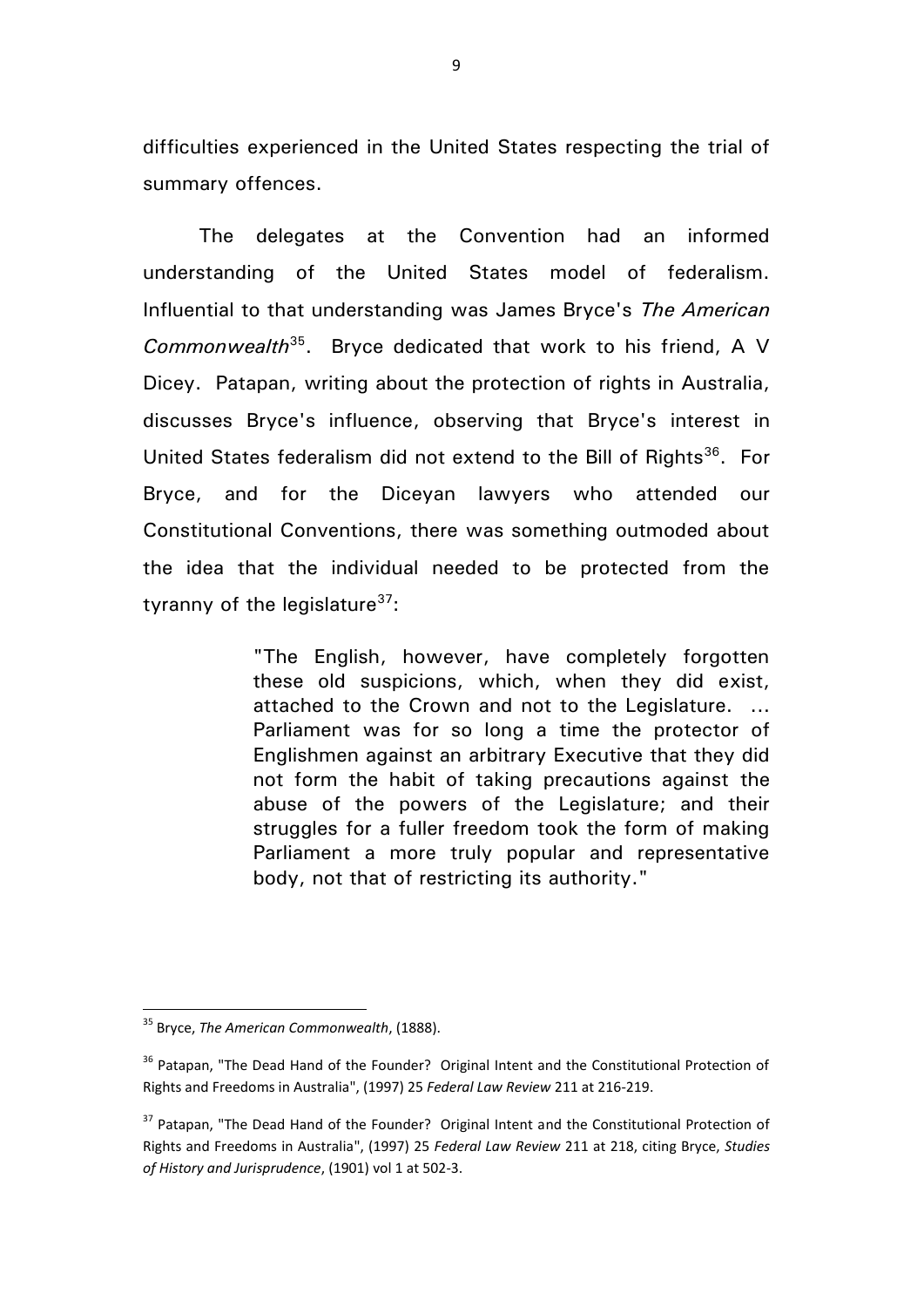The jury clause was included in the Judicature Chapter of the draft presented to the Adelaide session of the Convention in April 1897. Barton presented the Chapter. His account of the jury clause focussed on the guarantee of venue<sup>38</sup>. He explained that the provision would prevent a person being taken from the State where the offence was committed into another State and there tried by jury some 1,000 or 1,500 miles distant. The jury clause ensured trial by one's peers in one's own State<sup>39</sup>.

At the Melbourne session of the Convention in January 1898, South Australia moved to amend the jury clause to omit the requirement that the trial be by jury<sup>40</sup>. Patrick Glynn explained that the object of the amendment was to ensure that the Federal Parliament would be as omnipotent within its sphere of authority as the Parliaments of the States $41$ . Bernhard Wise spoke against the amendment, arguing that the clause, as it stood, provided "a necessary safeguard to the individual liberty of the subject in every state"<sup>42</sup>. Wise's concern was also directed to the guarantee of venue. He, like Barton, voiced the concern that without the clause the Executive might remove an accused from one State to

 $\ddot{\phantom{a}}$ 

<sup>38</sup> *Official Record of the Debates of the Australasian Federal Convention*, (Adelaide), 12 April 1897 at 445.

<sup>39</sup> *Official Record of the Debates of the Australasian Federal Convention*, (Adelaide), 12 April 1897 at 446.

<sup>40</sup> *Official Record of the Debates of the Australasian Federal Convention*, (Melbourne), 31 January 1898 at 350.

<sup>&</sup>lt;sup>41</sup> Official Record of the Debates of the Australasian Federal Convention, (Melbourne), 31 January 1898 at 350.

<sup>42</sup> *Official Record of the Debates of the Australasian Federal Convention*, (Melbourne), 31 January 1898 at 350.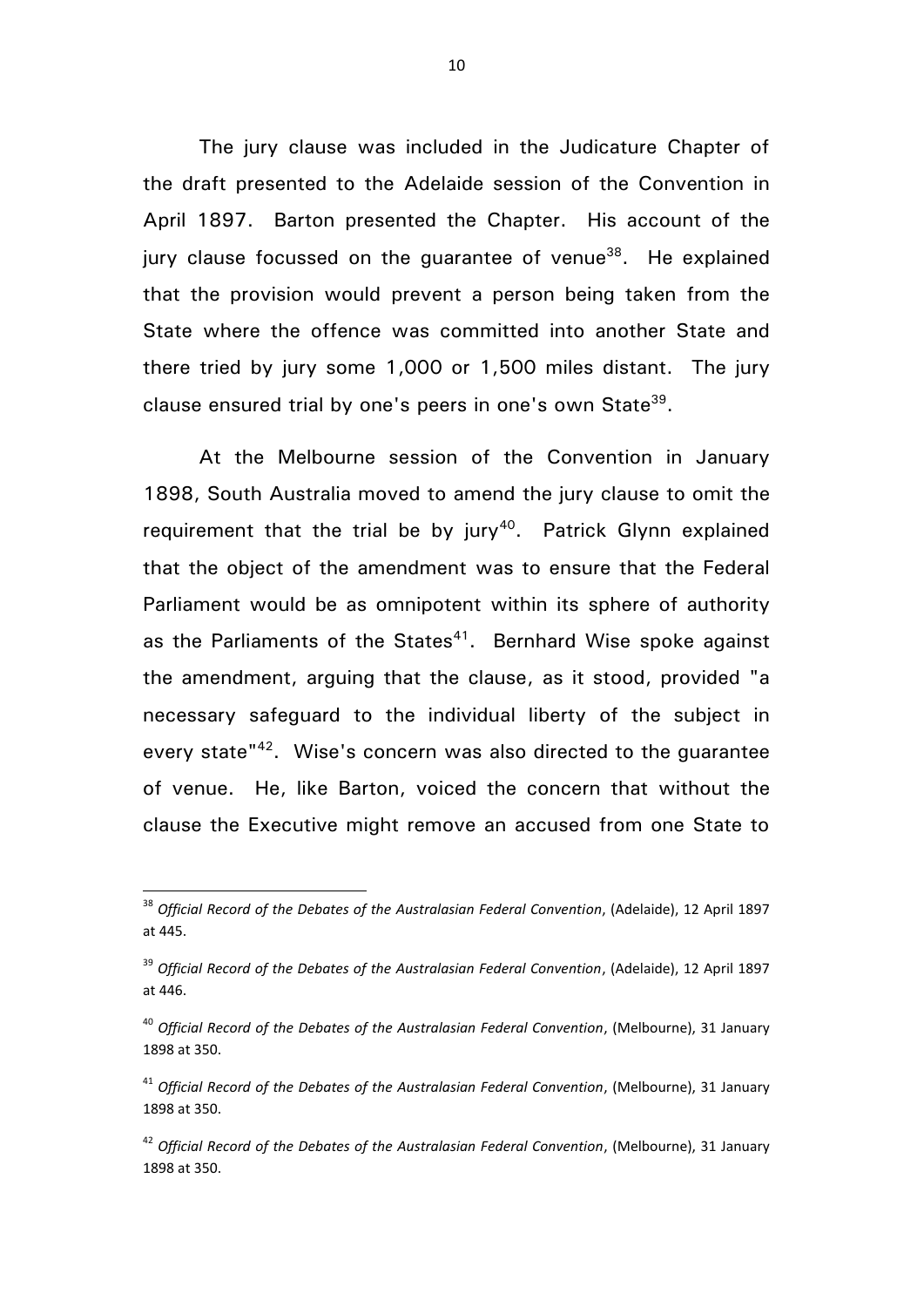another and there subject him to trial by resident magistrate<sup>43</sup>. The response of Higgins is eloquent of the point made by Patapan: had Wise been speaking 100 years earlier the remark might have been applauded, but it was "mere claptrap to say that trial by jury was a safeguard of liberty at the present time"<sup>44</sup>. . Higgins considered that no matter how much trial by jury might be valued, it was not a matter for the Constitution.

On 4 March 1898 when the jury clause was read again Barton moved an amendment to delete the words "of all indictable offences" and to substitute the words "on indictment of any offence"<sup>45</sup>. The object of the amendment was, he said, simple. As the clause stood, it provided that the trial of all indictable offences against any law of the Commonwealth should be by jury. Barton pointed out<sup>46</sup>:

> "This meant that, however small might be the offence created by any Commonwealth enactment, supposing an offence that should be punishable summarily, it would, nevertheless, have to be tried by jury."

He illustrated his concern by prosecutions for contempt, an indictable offence that was commonly tried summarily. The object, he said, was to preserve trial by jury where an indictment

<sup>43</sup> *Official Record of the Debates of the Australasian Federal Convention*, (Melbourne), 31 January 1898 at 350.

<sup>44</sup> *Official Record of the Debates of the Australasian Federal Convention*, (Melbourne), 31 January 1898 at 351.

<sup>45</sup> *Official Record of the Debates of the Australasian Federal Convention*, (Melbourne), 4 March 1898 at 1894.

<sup>46</sup> *Official Record of the Debates of the Australasian Federal Convention*, (Melbourne), 4 March 1898 at 1894.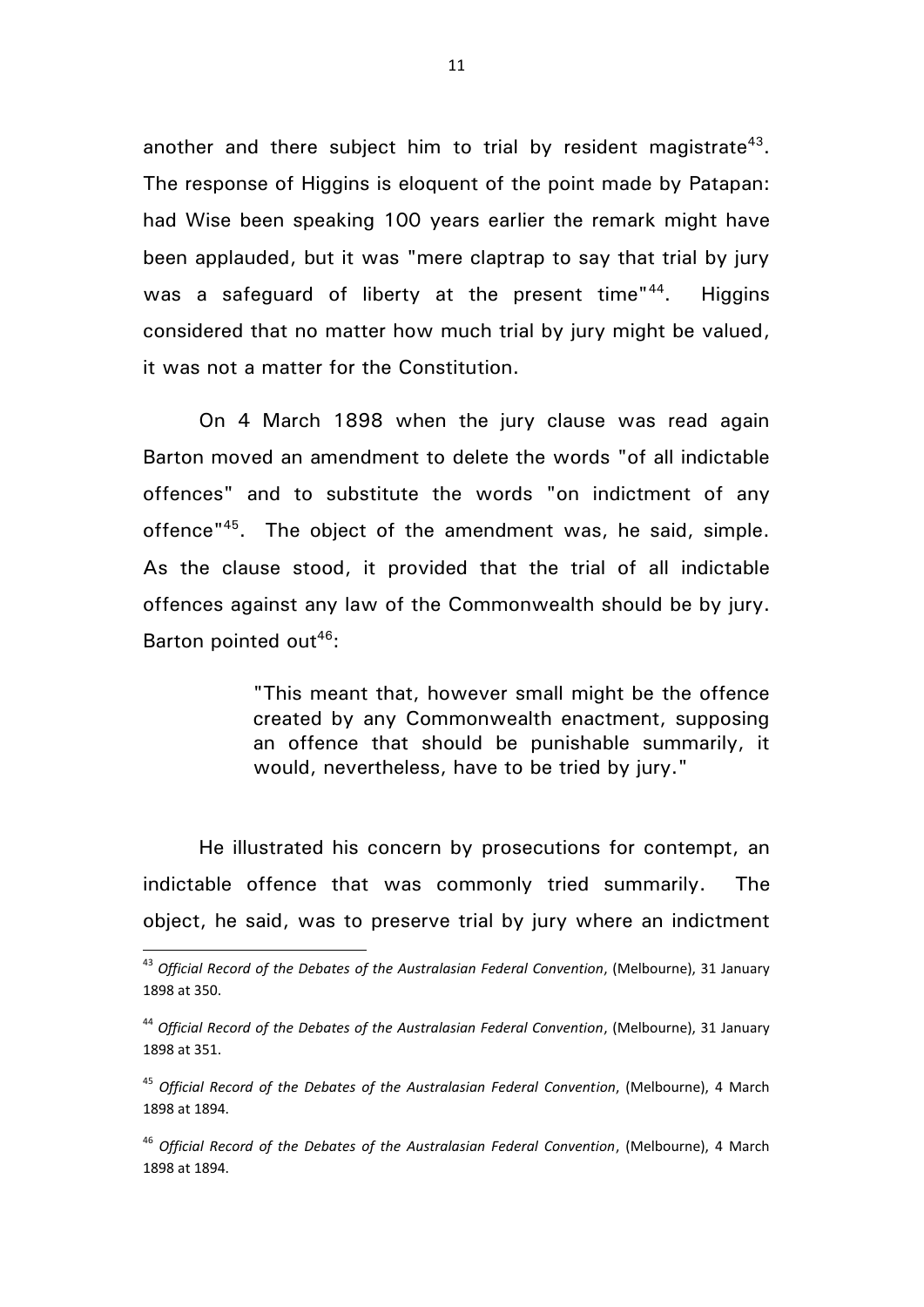was brought but to allow for contempt to be punishable in the ordinary way<sup>47</sup>. So, too, should minor offences be amenable to a summary procedure. He continued $48$ :

> "There will be numerous Commonwealth enactments which would prescribe, and properly prescribe, punishment, and summary punishment; and if we do not alter the clause in this way they will have to be tried by jury".

Isaacs repeated a point that he had earlier made, which was that the clause would not have any real effect because it would be within the powers of the Parliament to declare what is an indictable offence and what is not<sup>49</sup>.

#### A controversy over the Convention Debates

Freed by *Cole v Whitfield* to take into account the Convention Debates<sup>50</sup>, McHugh J in *Cheng v The Queen* held that when s 80 is read in the light of its history, the only possible conclusion is that it was enacted in the form it was for the purpose of enabling the Parliament to determine whether an offence was to be indictable or punishable summarily<sup>51</sup>. The joint

<sup>47</sup> *Official Record of the Debates of the Australasian Federal Convention*, (Melbourne), 4 March 1898 at 1894-1895.

<sup>48</sup> *Official Record of the Debates of the Australasian Federal Convention*, (Melbourne), 4 March 1898 at 1895.

<sup>49</sup> *Official Record of the Debates of the Australasian Federal Convention*, (Melbourne), 4 March 1898 at 1895.

<sup>50</sup> (1988) 165 CLR 360 at 385.

 $51$  (2000) 203 CLR 248 at 295 [142].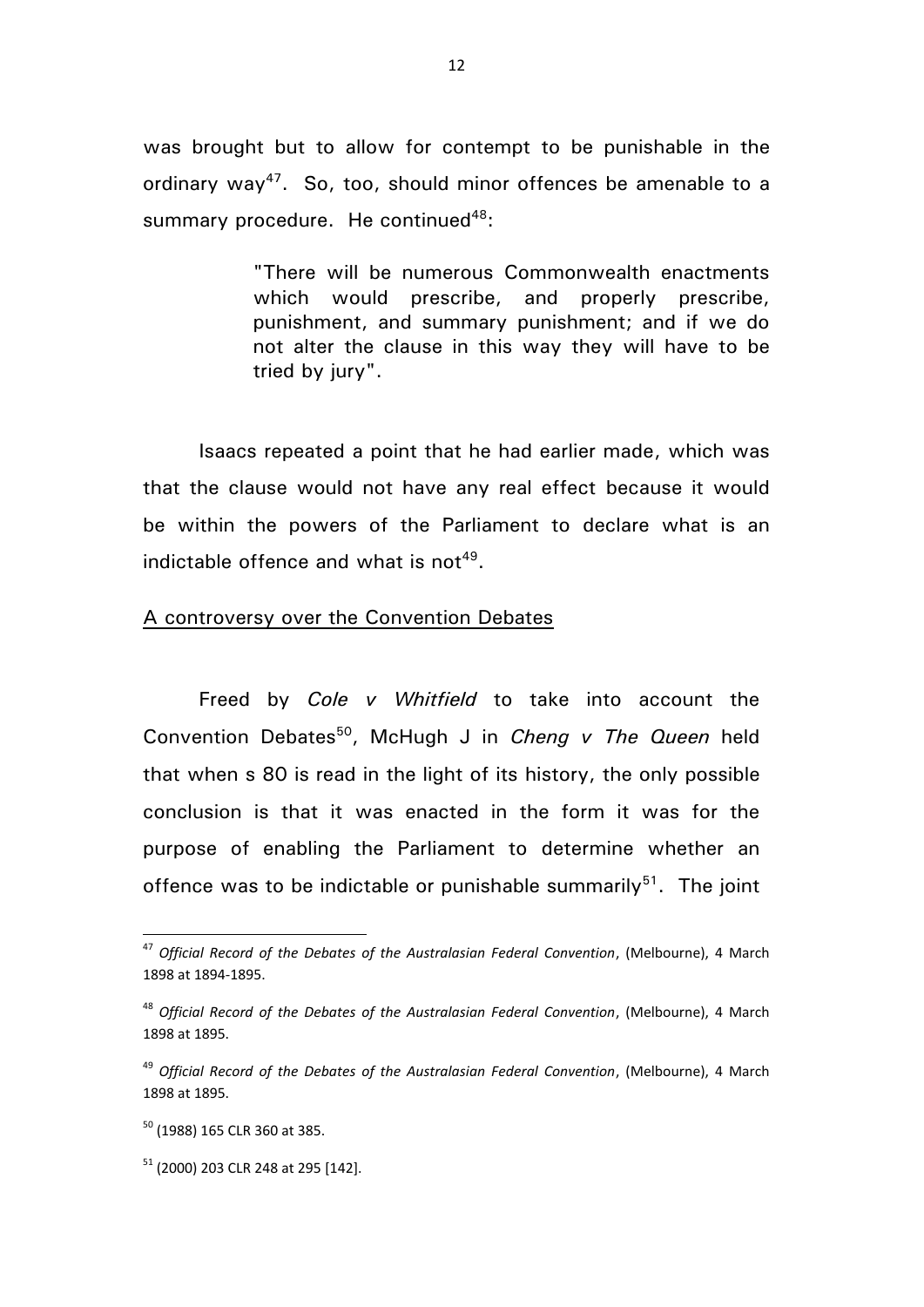reasons in *Cheng*, while less emphatic than McHugh J on the point, saw nothing in the history to support a departure from the orthodox interpretation<sup>52</sup>.

In a paper published shortly after *Cheng* was delivered, Simpson and Wood were critical of the majority judgments for "seizing upon" Barton's amendment to confirm a "sterile, procedural" meaning for  $s$  80<sup>53</sup>. They propose an alternative reading of the debate on Barton's amendment, suggesting that the intention was to confer on the Parliament the power to withhold jury trials within the discrete sphere of "minor offences"<sup>54</sup>. On this view, "trial on indictment" is an expression having definite  $\text{content}^{55}$ .

Quick and Garran's Commentary, that pristine source of reflection on the Constitution, does not lend support to the Simpson and Wood argument. After setting out the drafting history, the authors state<sup>56</sup>:

> "The constitutional requirement of trial by jury only applies when the trial is 'on indictment;' and there is no provision, corresponding to the Fifth Amendment of the United States Constitution, that all capital or

 $\overline{a}$ 

<sup>56</sup> Quick and Garran, *The Annotated Constitution of the Australian Commonwealth*, (1901) at 808.

 $^{52}$  (2000) 203 CLR 248 at 269-270 [54]-[57] per Gleeson CJ, Gummow and Hayne JJ.

<sup>53</sup> Simpson and Wood, "'A Puny Thing Indeed' – *Cheng v The Queen* and the Constitutional Right to Trial by Jury", (2001) 29 *Federal Law Review* 95 at 109.

<sup>54</sup> Simpson and Wood, "'A Puny Thing Indeed' – *Cheng v The Queen* and the Constitutional Right to Trial by Jury", (2001) 29 *Federal Law Review* 95 at 109.

<sup>55</sup> Simpson and Wood, "'A Puny Thing Indeed' – *Cheng v The Queen* and the Constitutional Right to Trial by Jury", (2001) 29 *Federal Law Review* 95; Stellios, *The Federal Judicature*, (2010) at 523 [11.19].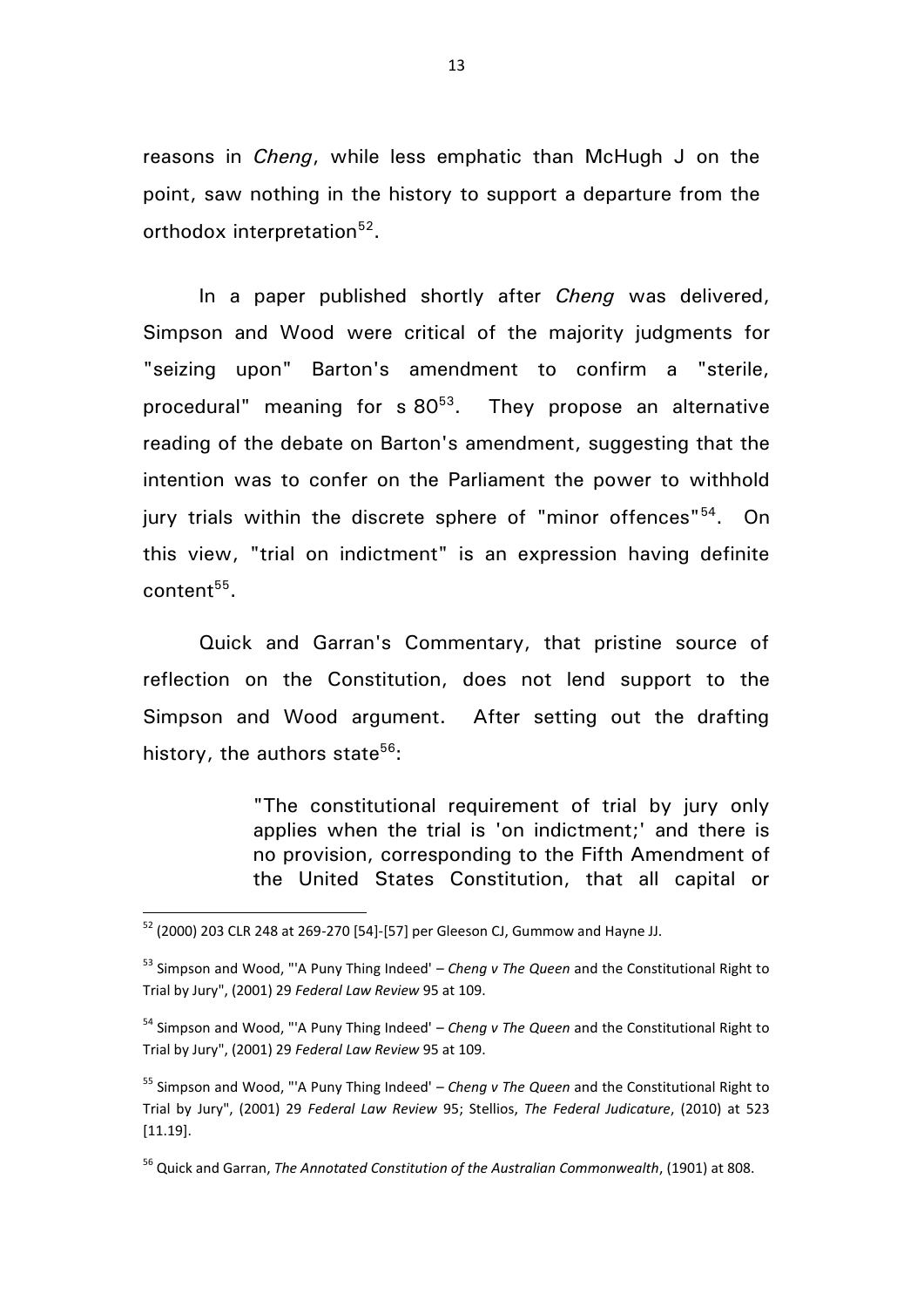infamous crimes must be tried on indictment. As was pointed out by Mr Isaacs (Conv Deb, Melb, p 1894), 'it is within the powers of the Parliament to say what shall be an indictable offence and what shall not. The Parliament could, if it chose, say that murder was not an indictable offence, and therefore the right to try a person accused of murder would not necessarily be by jury.'"

Reference to the Convention Debates may assist in understanding the contemporary meaning of the language used in the instrument and the subject to which the language is directed. It is not undertaken with a view to divining the subjective understanding of the delegates as to the object of a clause or proposed amendment<sup>57</sup>. The drafting history culminating in the adoption of Barton's amendment may present difficulties in the way of acceptance of the construction for which Simpson and Wood contend. It is sufficient to note the observation of the plurality in *Cheng* that in light of this history there is every reason for not embarking on consideration of a substantial re-interpretation of s 80 unless and until a case arises that makes that course necessary<sup>58</sup>.

# Jury trials for serious Commonwealth offences – the experience to date

Professor La Nauze, in his account of the making of the Constitution, did not cavil with the orthodox interpretation. He

<sup>57</sup> *Brownlee v The Queen* (2001) 207 CLR 278 at 285 [7] per Gleeson CJ and McHugh J; *Cole v Whitfield* (1988) 165 CLR 360 at 385.

<sup>58</sup> (2000) 203 CLR 248 at 268 [52] per Gleeson CJ, Gummow and Hayne JJ.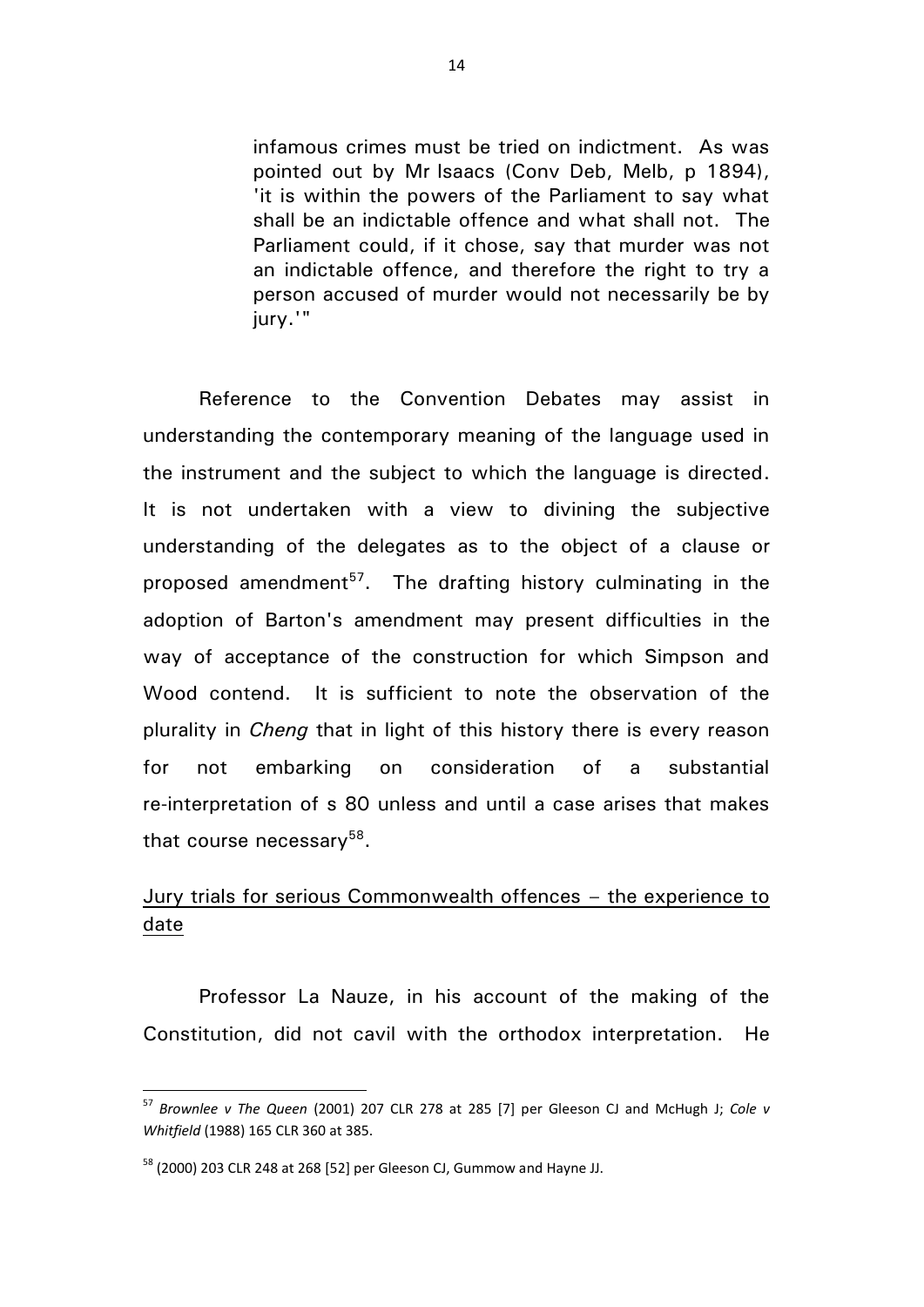suggested that the lawyers at the Convention had been content to let through a provision "so vulnerable" because they had perfect confidence that trial by jury for those categories of cases in which it had been sanctioned by centuries of tradition would not be at risk. They believed that neither the Commonwealth nor the States would seek to evade the use of juries in cases in which trial by jury was conceived by the electors as necessary to justice $^{59}$ . It remains to ask, why include the provision? Professor La Nauze's pragmatic answer was to say that, as the jury clause had included from the first draft of the Constitution in 1891, to throw it out might have led to misunderstanding<sup>60</sup>.

The concern that s 80 has been shorn of its capacity to protect trial by jury for offences of a serious character is apt to overlook a point made by Dawson J in *Brown v The Queen*, which is that there has been nothing in the Australian experience so far that puts the accepted view of the provision to any severe test $61$ .

The assumed confidence of the delegates that the Parliament would not make provision for the summary trial of offences properly viewed as indictable has been justified<sup>62</sup>. The offence challenged in *Archdall* was punishable by a maximum penalty of imprisonment for one year. At Federation, many statutes in England and in the Australian colonies created

<sup>59</sup> La Nauze, *The Making of the Australian Constitution*, (1972) at 228.

<sup>60</sup> La Nauze, *The Making of the Australian Constitution*, (1972) at 228.

<sup>61</sup> (1986) 160 CLR 171 at 215.

<sup>62</sup> Section 4G of the *Crimes Act* 1914 (Cth) provides that offences against a law of the Commonwealth punishable by imprisonment for a period exceeding 12 months are indictable offences, unless the contrary intention appears.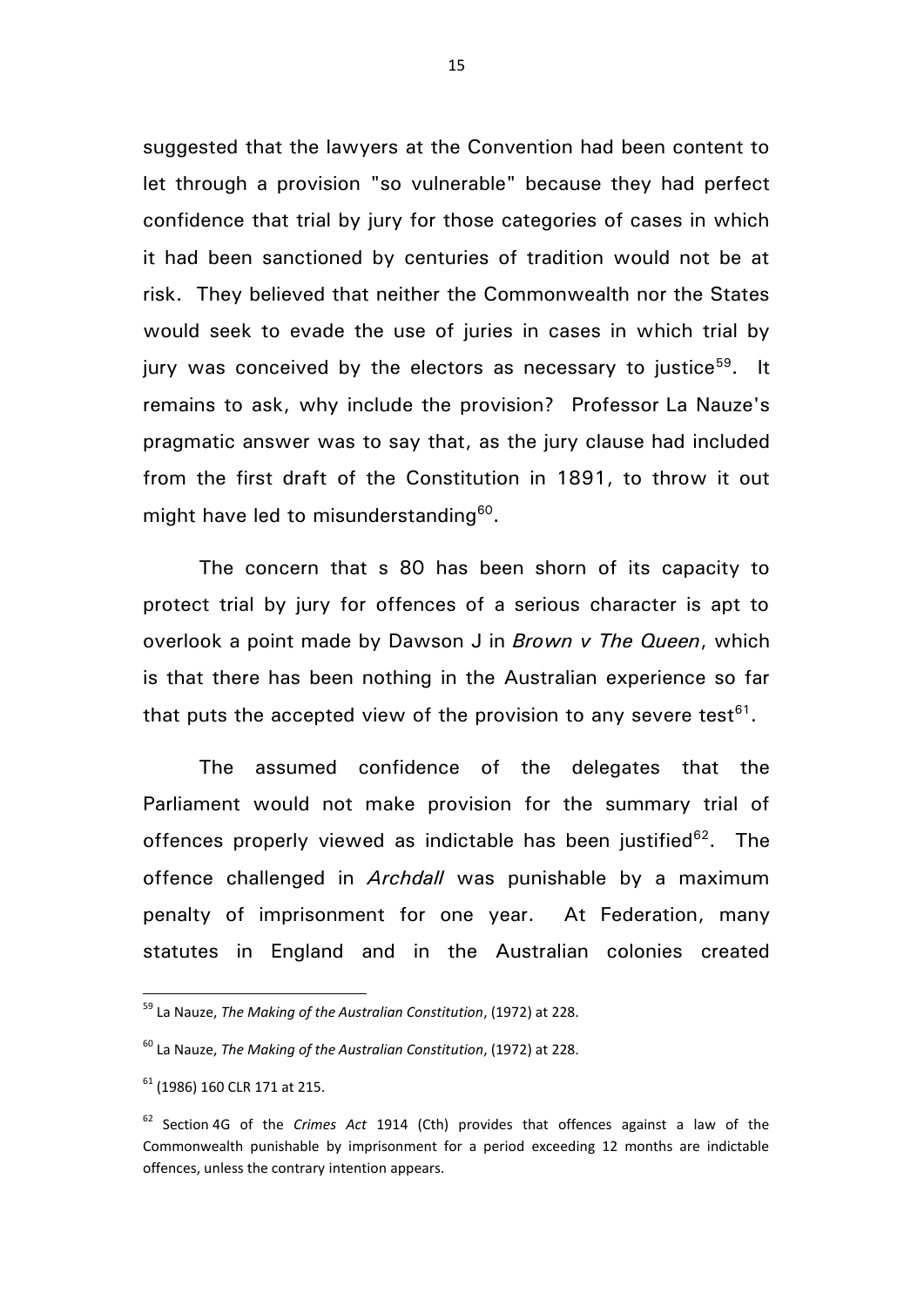summary offences. The maximum penalty for an offence triable summarily was commonly imprisonment for a period not exceeding 12 months<sup>63</sup>. Given that to date the Parliament has chosen to provide for the trial on indictment of offences of a serious character, it is unsurprising that the successive challenges to the authority of *Archdall* have been mounted in cases in which the offence might fairly be viewed as summary: *Sachter v Attorney-General (Cth)*<sup>64</sup>; *Zarb v Kennedy*<sup>65</sup>; *Clyne v Director of Public Prosecutions*<sup>66</sup>; and *Hsing v Rankin*<sup>67</sup>. It is true that the offence under the *National Service Act* 1951 (Cth) in *Zarb* was punishable by a maximum sentence of two years' imprisonment. However, as Deane J has noted $68$ , it was an unusual offence that may well have been, within limits, properly regarded as appropriate for summary disposition.

The absence of detailed consideration of s 80 in the majority reasons in *Lowenstein* is to be understood in context, which is that Mr Barwick's challenge to the validity of the bankruptcy offence in that case was based on the conferral on the Court of the power both to charge and to try the offence $69$ . No argument

 $\overline{a}$ 

<sup>67</sup> (1978) 141 CLR 182.

<sup>68</sup> *Kingswell v The Queen* (1985) 159 CLR 264 at 315.

<sup>63</sup> *Kingswell v The Queen* (1985) 159 CLR 264 at 309 per Deane J.

<sup>64</sup> (1954) 94 CLR 86.

<sup>&</sup>lt;sup>65</sup> (1968) 121 CLR 283.

<sup>66</sup> (1984) 54 CLR 640.

<sup>69</sup> *Bankruptcy Act* 1924 (Cth), s 217(1)(a) and (2); and see McHugh, "Does Chapter III of the Constitution protect substantive as well as procedural rights?", (2001) 21 *Australian Bar Review* 235 at 241, where it is suggested that in light of the modern view of Ch III, it is difficult to see how the decision in *Lowenstein* can stand.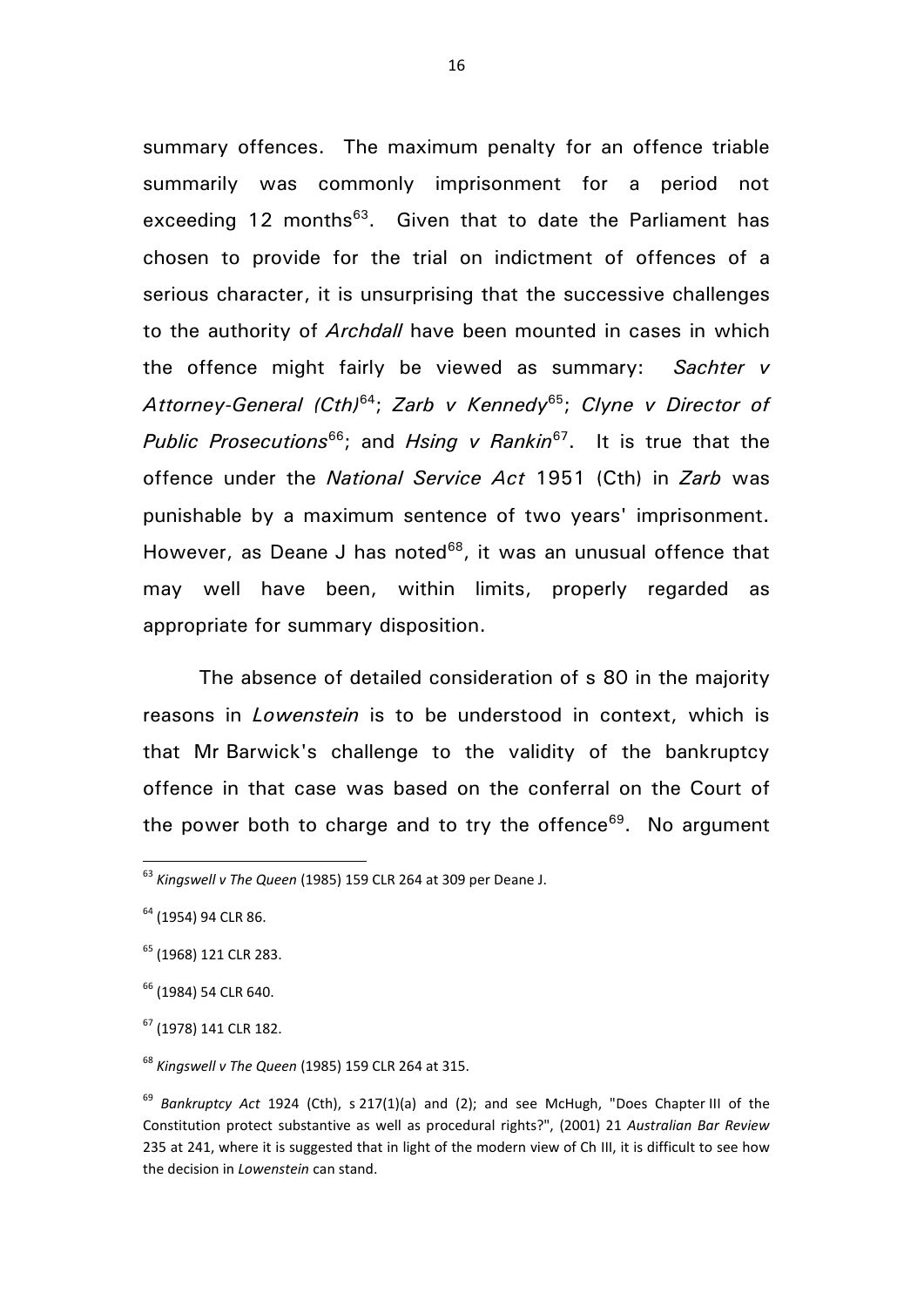on s 80 was advanced on the hearing of the special case in the High Court<sup>70</sup>.

The dissenting reasons in *Lowenstein* to one side, the first detailed consideration of the authority of *Archdall* was in *Rankin*<sup>71</sup> . Gibbs J observed that the challenge was impossible to maintain on the existing state of authorities<sup>72</sup>. Pointedly, his Honour said the proceeding did not provide an occasion to further consider the scope of s 80, since on no possible view could the offence with which Mr Hsing was charged be characterised as an offence tried on indictment<sup>73</sup>. Mr Hsing had been charged at Thursday Island by an officer attached to the Fisheries Unit with an offence under the Commonwealth fisheries statute<sup>74</sup> that was subject to a maximum penalty of imprisonment for six months.

## "Trial on indictment"

Any challenge to the orthodox interpretation has to come to grips with the phrase "trial on indictment". Those who support the interpretation have pointed to the difficulty the dissentients have had in agreeing on its meaning<sup>75</sup>. Before turning to the differing formulations, I should make brief reference to the meaning of "indictment" at common law.

<sup>70</sup> *The King v Federal Court of Bankruptcy; Ex parte Lowenstein* (1938) 59 CLR 556 at 571 per Latham CJ.

<sup>71</sup> (1978) 141 CLR 182.

<sup>72</sup> *Hsing v Rankin* (1978) 141 CLR 182 at 193.

<sup>73</sup> *Hsing v Rankin* (1978) 141 CLR 182 at 193.

<sup>74</sup> *Fisheries Act* 1952 (Cth), s 13AB.

<sup>75</sup> See, eg, *Cheng v The Queen* (2000) 203 CLR 248 at 295-296 [144]-[145] per McHugh J.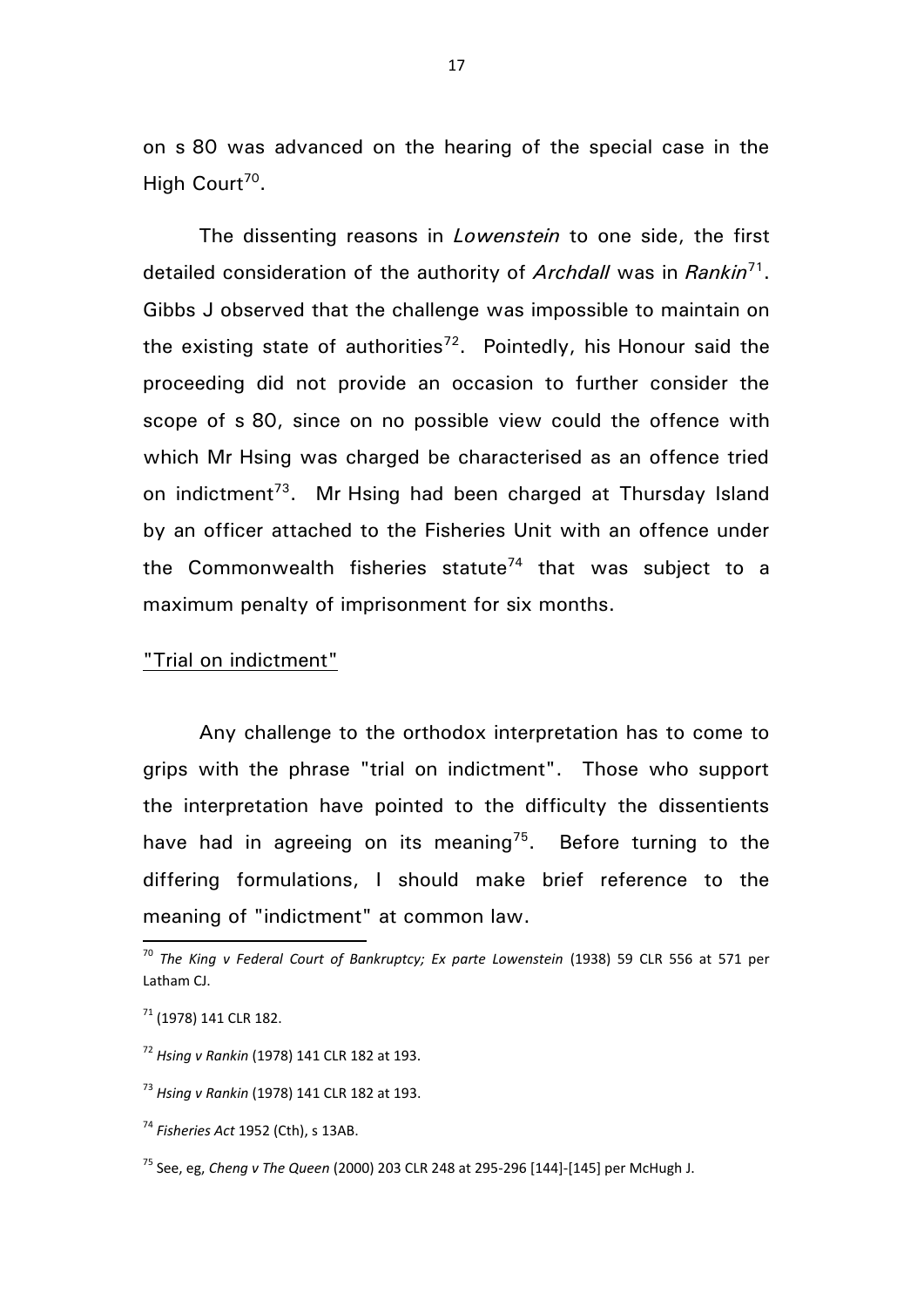The term referred to the accusation of the grand jury found as a true bill<sup>76</sup>. Both felonies and misdemeanours were Pleas of the Crown prosecuted on indictment in the name of the Crown. The accused was arraigned on the indictment and required to plead to it. An accused who entered a plea of "not guilty" was taken to have "put himself on the country"<sup>77</sup> for trial and a jury was empanelled to try the case. This was distinct from the provision made under various statutes for the prosecution of minor offences in the name of the private informant and before justices of the peace or magistrates.

The mechanism of the grand jury was considered unsuited to the colony of New South Wales in its early days. The *New South Wales Act* 1823 (Imp) (4 Geo IV, c 96) made provision for "all crimes misdemeanours and offences" to be prosecuted on information by the Attorney-General or such other officer as may be duly appointed. The method of initiating criminal proceedings in the higher courts by filing an accusation, variously described as an indictment, information or presentment and signed by the Attorney-General or a Crown Prosecutor, was found to be convenient, and the grand jury procedure did not take firm root in

 $76$  The grand jury or jury of presentment comprised 23 persons summonsed by the sheriff to consider whether there were grounds for suspicion that the person presented had committed an offence. By majority the grand jury returned the presentment endorsed as a "true bill" upon which the accused was put on his trial or "ignore" upon which no further proceedings were taken: Holdsworth, *A History of the English Law*, 7th ed (rev) (1956) vol 1 at 321-323.

<sup>77</sup> The verdict of the jury was the verdict of a *pays* or "country", a *persona ficta* signifying a community or neighbourhood. Litigants consented to the verdict of the jury and hence they "put themselves upon the jury, or country, for trial". This history is reflected in statutory provisions of which s 154 of the *Criminal Procedure Act* 1986 (NSW) is an example. It provides: "If an accused person arraigned on an indictment pleads "not guilty", the accused person is taken to have put himself or herself on the country for trial, and the court is to order a jury for trial accordingly." The history is explained in Pollock and Maitland, *History of English Law*, 2nd ed (1898) vol 2 at 623-624.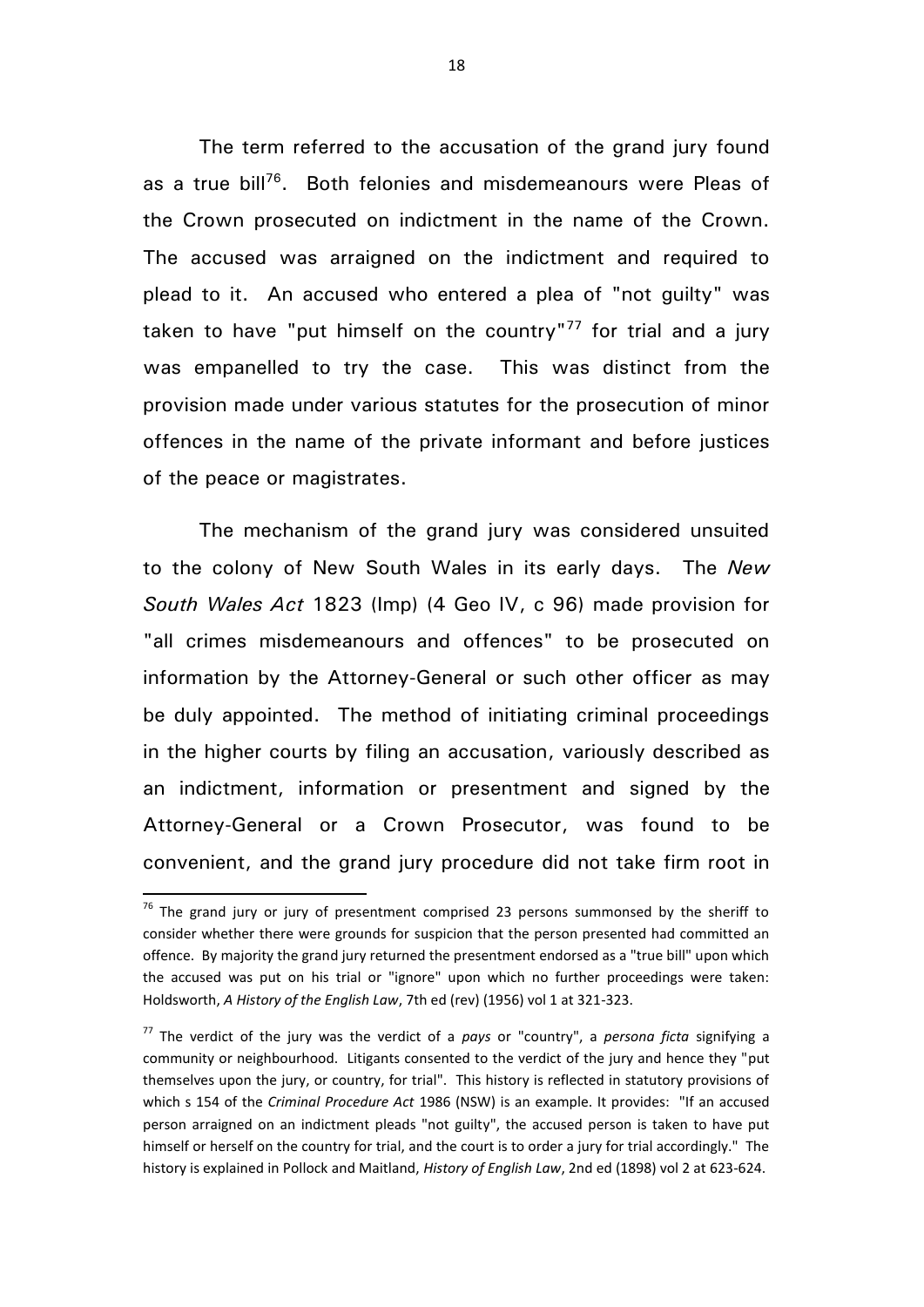any of the colonies<sup>78</sup>. Colonial statutes provided for the summary trial of a range of minor offences.

Dixon and Evatt JJ recited this history and concluded that historically, offences punishable by imprisonment were prosecuted upon indictment and should therefore be seen as within the constitutional guarantee<sup>79</sup>. Murphy J inclined to that view<sup>80</sup>. However, his Honour would have allowed an offence not punishable by imprisonment for more than six months to be tried summarily. Deane J took into account the range of offences punishable summarily at the time of Federation as indicative that offences punishable by imprisonment for one year or more should be subject to the constitutional guarantee $^{81}$ . His central point was that the determination of the limits beyond which a charge cannot properly be dealt with summarily is a matter for judicial determination and not legislative policy<sup>82</sup>. In this regard, as his Honour observed, in 19th century legislation it was common for a justice or magistrate to determine whether a particular charge was "fit" to "be disposed of summarily"<sup>83</sup>.

The difficulty of giving a fixed meaning to the words "trial on indictment" was recognised by the Judicature Sub-Committee

<sup>78</sup> *R v McKaye* (1885) 6 NSWR 123 at 130 per Martin CJ.

<sup>79</sup> *The King v Federal Court of Bankruptcy; Ex parte Lowenstein* (1938) 59 CLR 556 at 582-584.

<sup>80</sup> *Hsing v Rankin* (1978) 141 CLR 182 at 201-202.

<sup>81</sup> *Kingswell v The Queen* (1985) 159 CLR 264 at 319.

<sup>82</sup> *Kingswell v The Queen* (1985) 159 CLR 264 at 310-311.

<sup>83</sup> *Kingswell v The Queen* (1985) 159 CLR 264 at 310, citing *Hall v Braybrook* (1956) 95 CLR 620 at 630-632 per Dixon CJ, 649-650 per Fullagar J.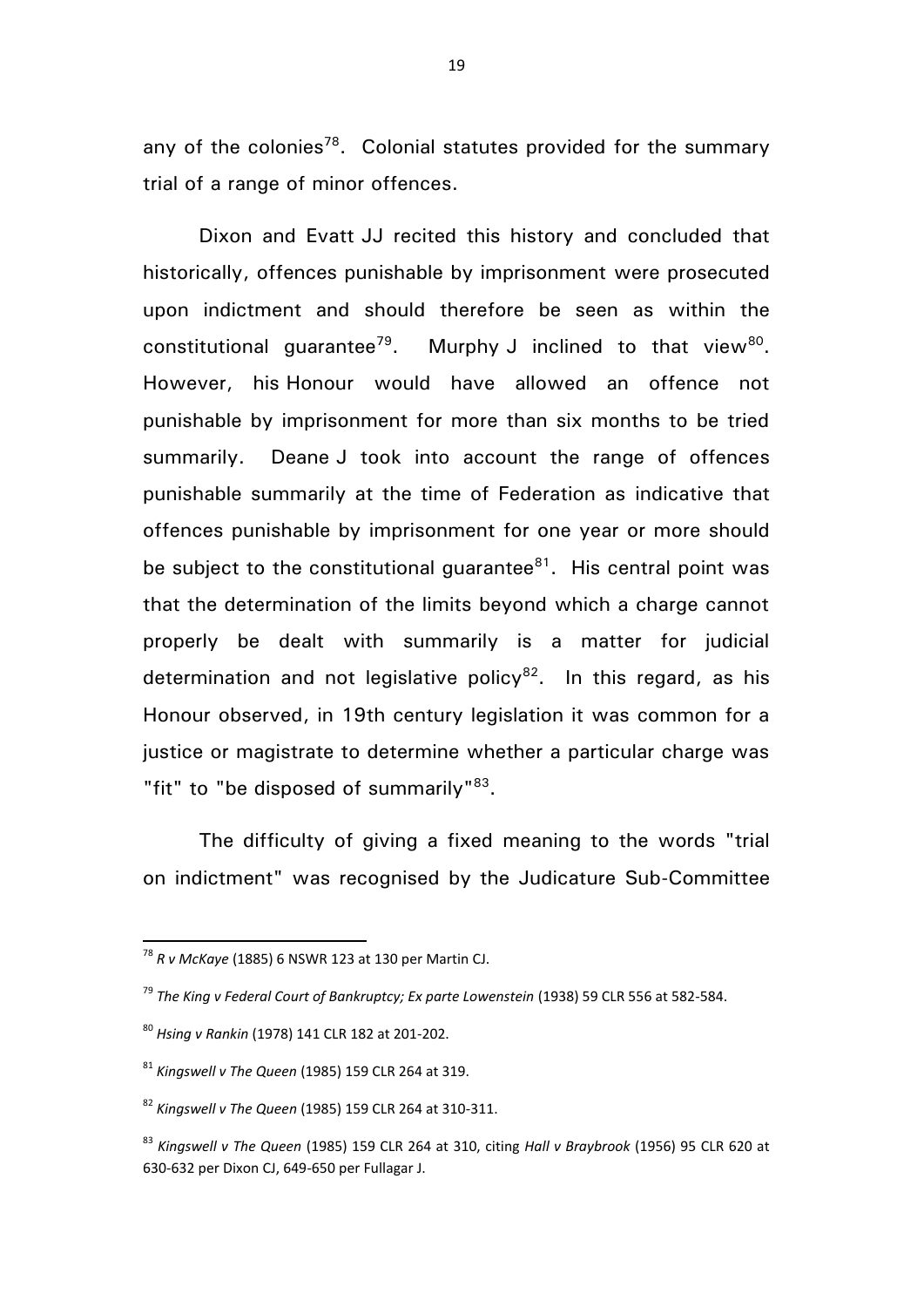of the Australian Constitutional Convention in 1985<sup>84</sup>. . The Committee was unable to formulate a satisfactory standard to differentiate those offences which might properly be dealt with summarily from those that should be subject to the constitutional guarantee<sup>85</sup>. It noted that one option would be to remove the provision altogether. However, for the reason that Professor La Nauze surmised the framers left s 80 in the final draft, the Committee also reported there would be obvious difficulties standing in the way of a referendum campaign to repeal the provision. It considered that the only satisfactory alternative was to leave the provision in its present form for the time being $86$ .

## Defining the offence

 $\overline{a}$ 

In *Lowenstein* Dixon and Evatt JJ saw the difficulty of s 80 as lying in the words "trial on indictment" and not the words "any offence"<sup>87</sup>. In the event, it has been the interpretation of

<sup>84</sup> Australian Constitutional Convention, Judicature Sub-Committee, *Second Report to Standing Committee*, (1985) Ch 4.

<sup>&</sup>lt;sup>85</sup> The Constitutional Convention was replaced by the Constitutional Commission in 1985. The Advisory Committee on the Australian Judicial System under the chairmanship of D F Jackson QC prepared a report in May 1987, which included a chapter on trial by jury. The report recommended that s 80 should be amended to make it an effective guarantee respecting offences properly described as "serious". It considered the most practical line to draw was at offences punishable by more than two years' imprisonment. It proposed that the guarantee should extend equally to trial for offences against the laws of the States and Territories: Australia, Constitutional Commission, Australian Judicial System Advisory Committee, *Report*, (1987) at [6.13]-[6.14]. The four proposals for constitutional change submitted for determination by referendum on 3 September 1988 included that the guarantee of trial by jury be clarified and extended to the States. The proposal was not carried nationally or in any State.

<sup>86</sup> Australian Constitutional Convention, Judicature Sub-Committee, *Second Report to Standing Committee*, (1985) at [4.9].

<sup>87</sup> (1938) 59 CLR 556 at 581.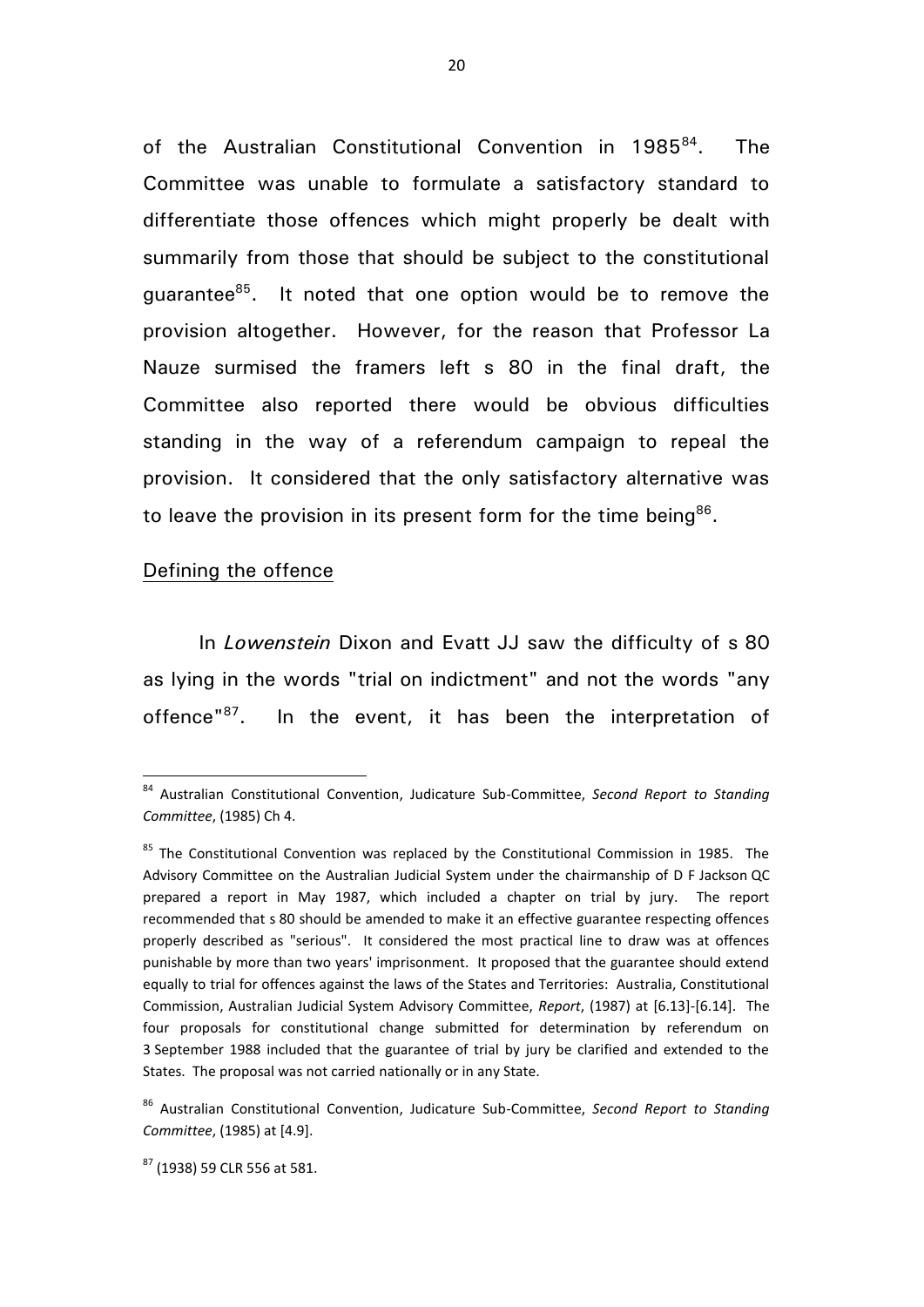"offence" which has posed the more lively threat to the "right" to trial by jury for serious offences. The Court divided over the question in *Kingswell v The Queen*<sup>88</sup>. The issue was raised by the drafting technique used in the *Customs Act* 1901 (Cth) of providing for offences involving importation of narcotic goods<sup>89</sup>. Section 233B(1)(cb) created the offence of conspiring to import narcotic goods and provided that a person convicted of the offence was subject to punishment as provided by s 235. Under s 235(2) the maximum sentence in a case in which the court was satisfied of the specified circumstances of aggravation was life imprisonment. A lesser maximum penalty applied in a case in which the court was not satisfied of the circumstances of aggravation.

Mr Kingswell was convicted after trial by jury of a s 233B(1)(cb) offence. The sentencing judge was satisfied of the presence of the matters of aggravation and sentenced Mr Kingswell on the basis that the maximum penalty for his offence was life imprisonment. Mr Kingswell argued that "offence" in s 80 refers to the combination of facts that make the accused liable to a criminal penalty. He contended that, if by the addition of a further ingredient a person is made liable to an increased penalty, there is a different offence, and that the further ingredient could only be established by the finding of a jury<sup>90</sup>. The majority rejected Mr Kingswell's argument. Their Honours considered that

<sup>88</sup> (1985) 159 CLR 264.

<sup>89</sup> Offences arising out of the importation of prohibited drugs are now provided under the *Criminal Code* (Cth).

<sup>90</sup> *Kingswell v The Queen* (1985) 159 CLR 264 at 266.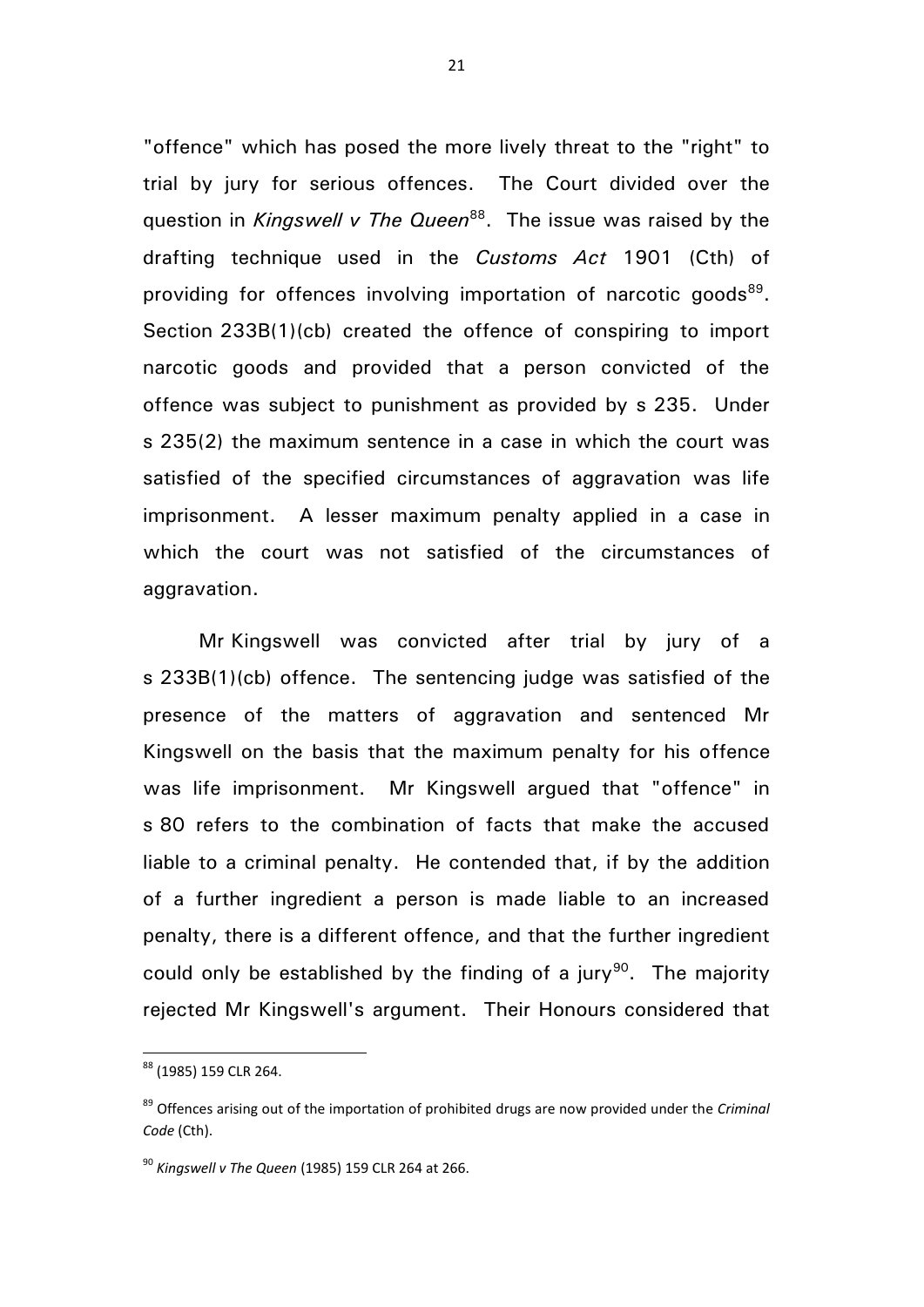the law does not require the Parliament to include, in the definition of an offence, any circumstance the existence of which exposes the offender to a maximum penalty greater than the penalty that might have been imposed if the circumstance did not exist $91$ . Brennan J, in dissent, said that s 80 is a constitutional guarantee of trial by jury and said that it followed that the term "offence" is not left to be defined by Parliament<sup>92</sup>. His Honour considered that if liability to greater punishment depends upon establishment of a factual ingredient, that ingredient is an element of the offence to be proved at trial to the satisfaction of the jury<sup>93</sup>. . Deane J reiterated his view that the dissenting judgment in *Lowenstein* should be accepted as correct<sup>94</sup>. In his view Mr Kingswell was entitled to have the jury determine each of the factual ingredients which exposed him to the penalty under s  $235(2)(c)$ .

The potential threat to the institution of trial by jury posed by the drafting technique discussed in *Kingswell* has been ameliorated by the practice of pleading the circumstances of aggravation in the indictment and requiring the prosecution to prove those matters to the satisfaction of the jury<sup>95</sup>. . An application to reconsider *Kingswell* was refused in *Cheng*. Gleeson CJ, Gummow and Hayne JJ, acknowledged that some issues of construction presented by s 80 may still be open for

<sup>91</sup> *Kingswell v The Queen* (1985) 159 CLR 264 at 276 per Gibbs CJ, Wilson and Dawson JJ.

<sup>92</sup> *Kingswell v The Queen* (1985) 159 CLR 264 at 292.

<sup>93</sup> *Kingswell v The Queen* (1985) 159 CLR 264 at 293.

<sup>94</sup> *Kingswell v The Queen* (1985) 159 CLR 264 at 318-319.

<sup>95</sup> *R v Meaton* (1986) 160 CLR 359 at 363-364 per Gibbs CJ, Wilson and Dawson JJ.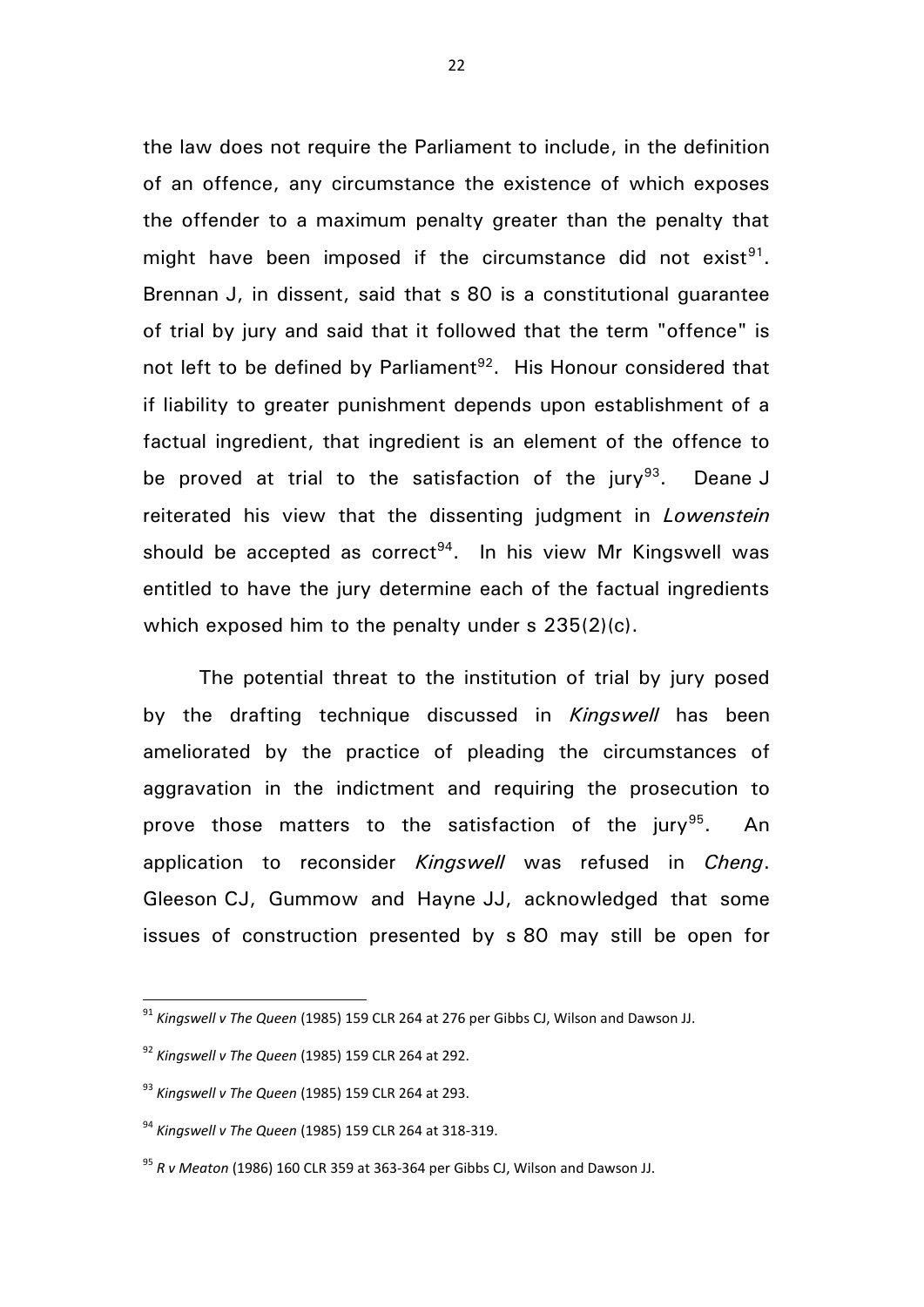debate<sup>96</sup>. Nonetheless, in light of the practice of charging and trying the circumstance of aggravation the occasion to reconsider Kingswell might not arise<sup>97</sup>.

In practice, the "sterile" interpretation of the words "trial on indictment" or "any offence" has not led to an erosion of trial by jury for offences properly viewed as indictable offences. It remains that the conclusion, that the subject to which s 80 is directed is the freedom of the Parliament to choose which offences are to be tried by jury<sup>98</sup>, is not entirely satisfying. Why confer this freedom on the Parliament when its power to determine whether an offence was indictable was not in doubt and the only mode of trial in such a case was by jury?

## A non rights-based purpose for s 80

A faint suggestion that constitutional warrant was needed for trial by jury of offences against Commonwealth law is found in the Commonwealth's argument in *Brown v The Queen*<sup>99</sup>. Michael Brown was presented for trial in the Supreme Court of South Australia on an information charging him with a *Customs Act* 1901 (Cth) offence. He sought to avail himself of the then novel procedure under the South Australian jury statute of electing to be tried by judge alone<sup>100</sup>. The trial judge ruled that  $s$  80 precluded

<sup>96</sup> *Cheng v The Queen* (2000) 203 CLR 248 at 262 [29].

<sup>97</sup> *Cheng v The Queen* (2000) 203 CLR 248 at 268 [48].

<sup>98</sup> *Cheng v The Queen* (2000) 203 CLR 248 at 295 [141] per McHugh J.

<sup>&</sup>lt;sup>99</sup> (1986) 160 CLR 171.

<sup>100</sup> *Juries Act* 1927 (SA), s 7(1).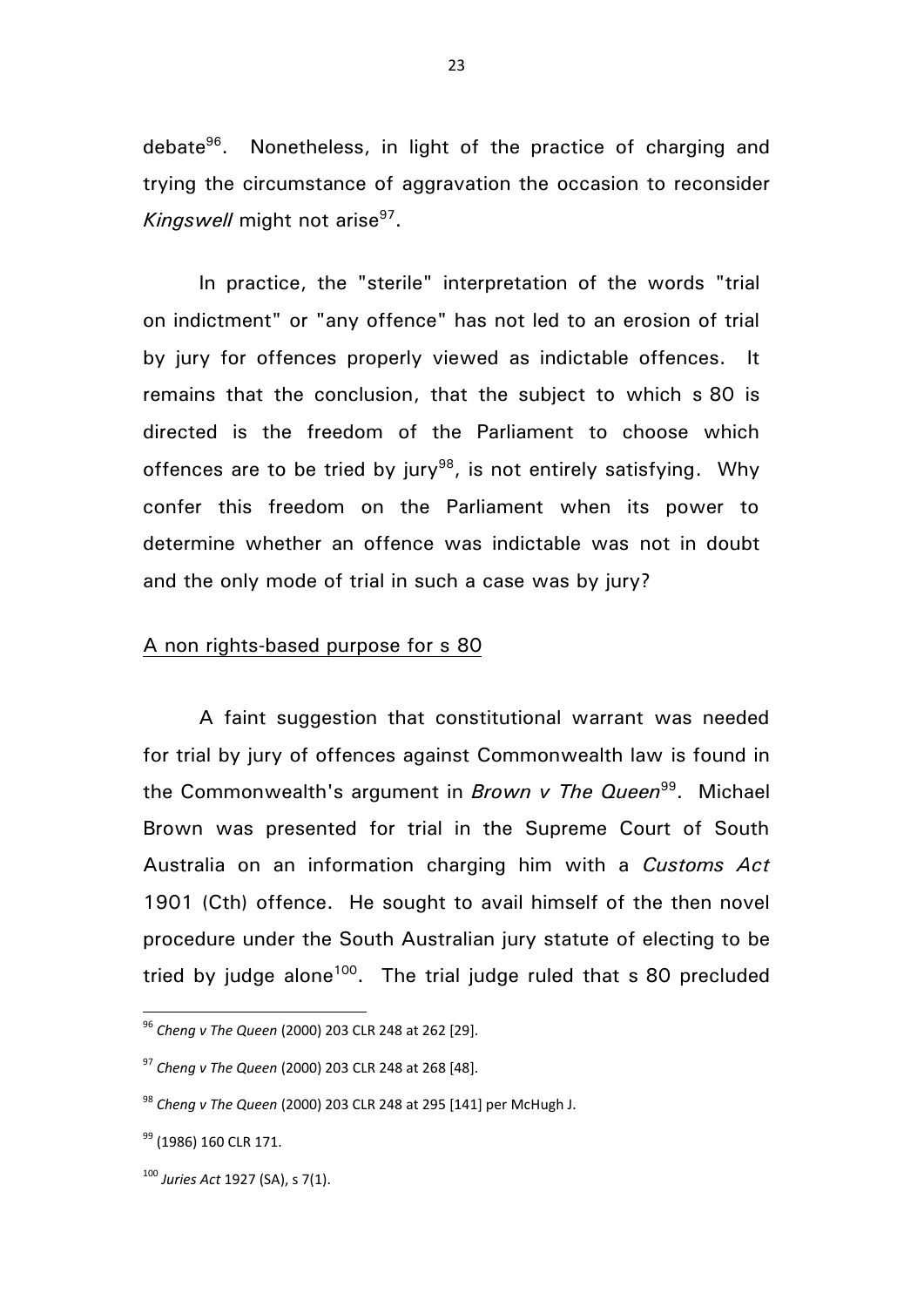the making of that election in the case of an offence against Commonwealth law. Following his conviction Brown appealed to the Full Court of the Supreme Court contending that the ruling was wrong. This aspect of the proceeding was removed into the High Court<sup>101</sup>.

The principal argument of the Commonwealth, which intervened in support of *Brown*, was that s 80 guarantees to the accused the right or privilege to trial by jury for an offence tried on indictment and that this did not preclude the voluntary and informed waiver of that right or privilege. The Commonwealth also submitted that s 80 had been devised, at least in part, in response to doubts that "the Commonwealth common law" might not bring with it the right to trial by jury, which had not been introduced on settlement as part of the common law<sup>102</sup>. Neither the majority nor the dissentients found it necessary to deal with the argument. The judgment of Forbes CJ in *R v Magistrates of Sydney*<sup>103</sup> may call into question the assumption on which the argument is based.

The judgments in *Brown* highlight an important distinction between the conception of s 80 as a guarantee of individual rights and the conception of s 80 concerned with the functioning of the judicial arm of government. The majority favoured the latter analysis. The dissentients, Gibbs CJ and Wilson J, approached s 80 as a provision enacted for the benefit and protection of the

<sup>101</sup> *Judiciary Act* 1903 (Cth), s 40(1).

<sup>102</sup> *Brown v The Queen* (1986) 160 CLR 171 at 173.

 $103$  [1824] NSWKR 3.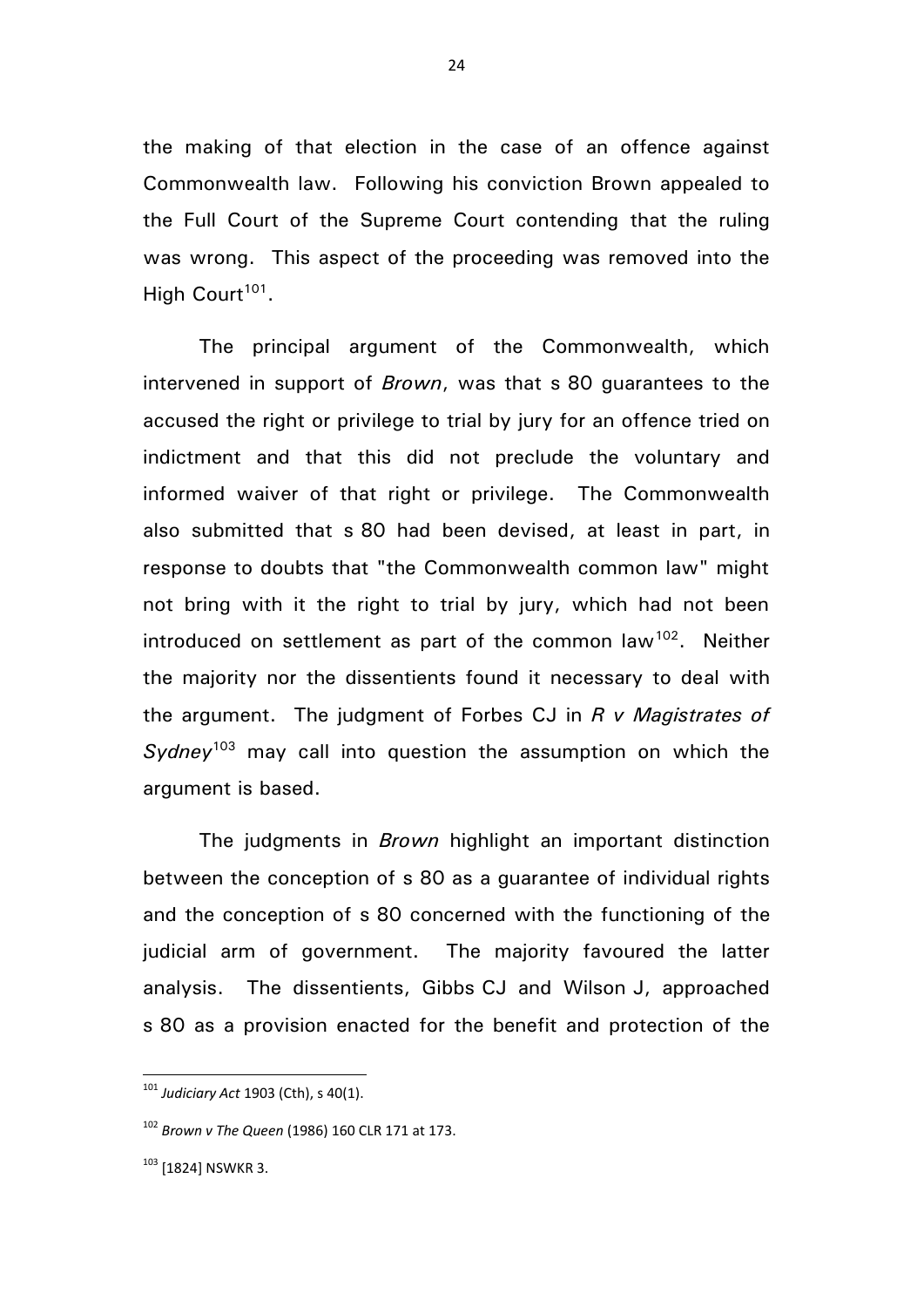accused. Viewing the section in this way, as a right or privilege, their Honours held that it was appropriate to allow for its informed and voluntary waiver<sup>104</sup>.

The majority held that s 80 precludes an accused from making an election for trial by judge alone. Although they differed in their reasons for that conclusion, each saw s 80's insistence on trial by jury in the case of offences tried on indictment as concerned with more than the conferral of a right or privilege on the individual accused. Brennan J rested his conclusion on the common law history of trial by jury, noting that after trial by ordeal ceased, trial by jury became the only mode of trial. Far from permitting waiver of trial by jury, his Honour pointed out that the common law of England had for centuries compelled the accused to plead, thereby putting himself "upon the country"<sup>105</sup>. His Honour saw s 80 as entrenching the jury as an essential constituent of any court exercising jurisdiction to try a person charged on indictment with a federal offence. The provision, he said, is not concerned with a mere matter of procedure, but, rather, with the constitution or organisation of any court exercising that jurisdiction<sup>106</sup>.

Deane J reiterated his view that s 80 is a guarantee against the arbitrary determination of guilt, but his Honour differed from the dissentients in holding that the guarantee is for the benefit of

<sup>104</sup> *Brown v The Queen* (1986) 160 CLR 171 at 178 per Gibbs CJ, 189 per Wilson J.

<sup>105</sup> *Brown v The Queen* (1986) 160 CLR 171 at 196, citing Holdsworth, *A History of English Law*, 7th rev ed (1956) vol 1 at 326-327.

<sup>106</sup> *Brown v The Queen* (1986) 160 CLR 171 at 197.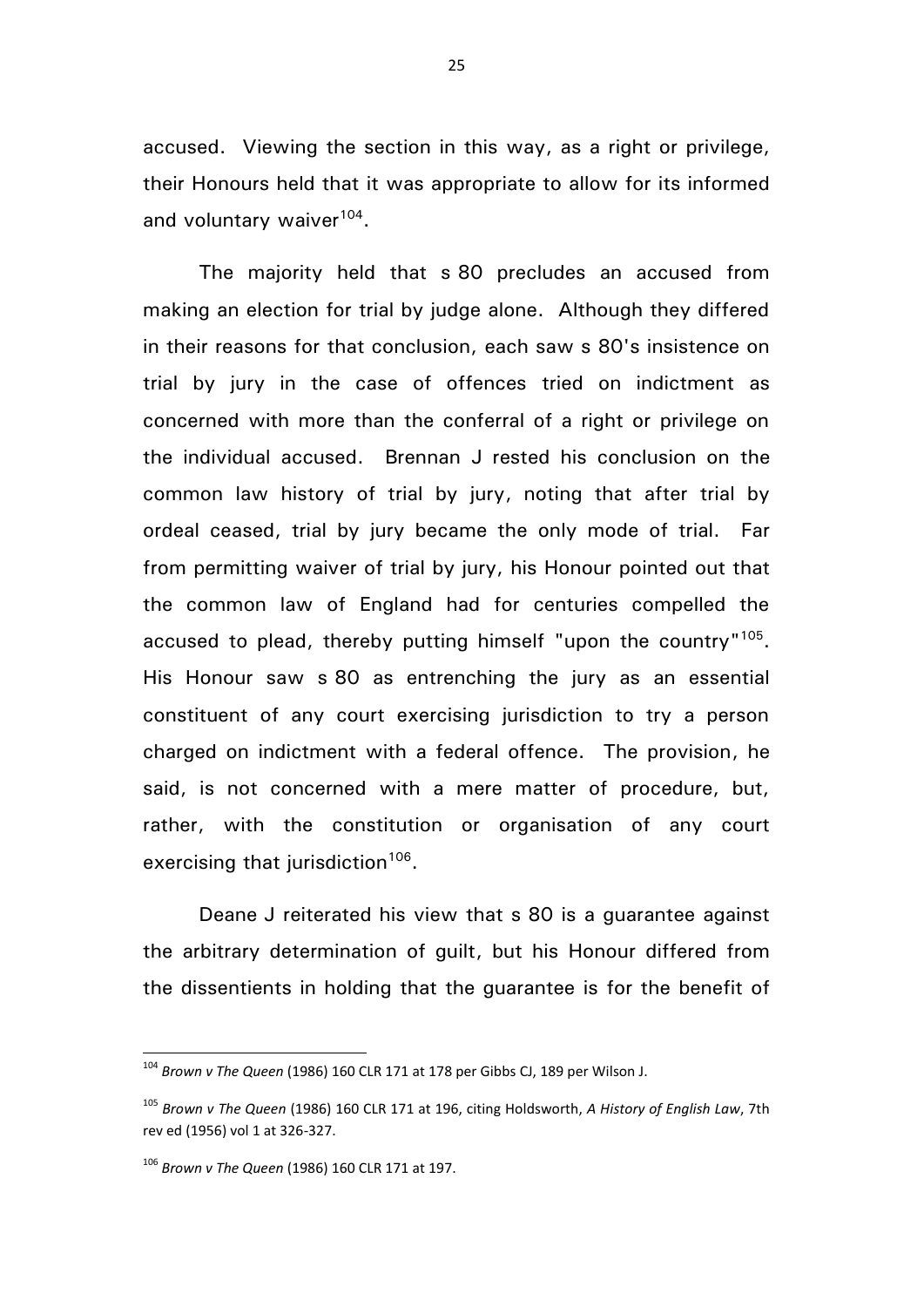the community as a whole as well as the individual accused<sup>107</sup>. The prescription of trial by jury as the method of trial on indictment of any Commonwealth offence, in Deane J's view, was an element of the structure of government and the distribution of judicial power adopted for the benefit of the people of the Federation as a whole<sup>108</sup>.

The determinative consideration for Dawson J was that the only mode of trial at common law for indictable offences was by jury and that waiver was unknown<sup>109</sup>. In his Honour's view, the location of s 80 in Ch III was indicative that trial by jury for indictable offences was intended to form part of the structure of government rather than to grant a privilege to the accused<sup>110</sup>. He put it this way<sup>111</sup>:

> "Dixon and Evatt JJ in their dissenting judgment in *R v Federal Court of Bankruptcy; Ex parte Lowenstein*, thought that s 80 was such an exception but did not turn their attention to the ultimate scope of s 80, which is not limited to individual privilege. The privilege which it does confer is contained within the wider prescription of trial by jury in all prosecutions upon indictment. It is thus that the section spells out positively, and not by way of restriction, the method by which a particular function is to be performed. Notwithstanding that it may operate to secure a privilege, s 80 speaks in terms of function rather than freedom." (citations omitted)

<sup>107</sup> *Brown v The Queen* (1986) 160 CLR 171 at 201.

<sup>108</sup> *Brown v The Queen* (1986) 160 CLR 171 at 202.

<sup>109</sup> *Brown v The Queen* (1986) 160 CLR 171 at 211, citing Blackstone, *Commentaries on the Laws of England*, (1769), bk 4 at 280.

<sup>110</sup> *Brown v The Queen* (1986) 160 CLR 171 at 214.

<sup>111</sup> *Brown v The Queen* (1986) 160 CLR 171 at 214.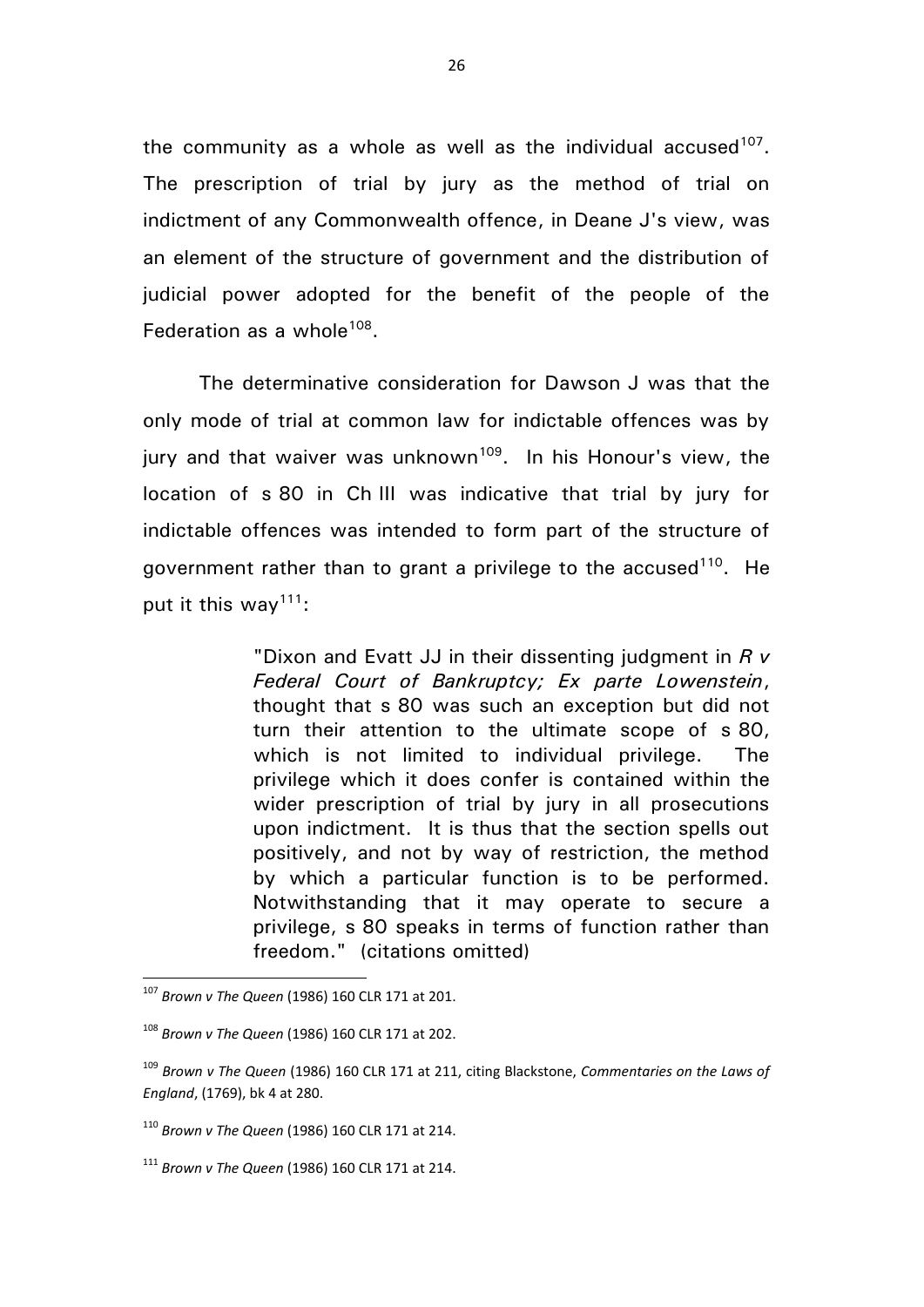The jury exercising the judicial power of the Commonwealth?

The majority reasons in *Brown*, particularly those of Brennan and Dawson JJ, provide a foundation for the analysis of s 80 that has been proposed by Stellios<sup>112</sup>. Stellios suggests that s 80 serves to regulate the exercise of Commonwealth judicial power in trials on indictment prosecuted in federal courts. The argument draws on the statement in the joint reasons in *Chu Kheng Lim v Minister for Immigration, Local Government and Ethnic Affairs*<sup>113</sup>:

> "There are some functions which, by reason of their nature or because of historical considerations, have become established as essentially and exclusively judicial in character. The most important of them is the adjudgment and punishment of criminal guilt under a law of the Commonwealth."

In Stellios' analysis, absent s 80, the lay members of a jury could not exercise the exclusively judicial power of adjudging quilt $^{114}$ . The thesis does not depend upon considerations of history. It is an analysis provoked by the Court's modern Ch III jurisprudence. Stellios seeks to provide a coherent explanation for s 80 which does not depend on a rights-protective foundation.

<sup>112</sup> Stellios, "The Constitutional Jury – 'A Bulwark of Liberty?'", (2005) 27 *Sydney Law Review* 113.

<sup>113</sup> Stellios, "The Constitutional Jury – 'A Bulwark of Liberty?'", (2005) 27 *Sydney Law Review* 113 at 134, citing (1992) 176 CLR 1 at 27 per Brennan, Deane and Dawson JJ (Mason CJ generally agreeing on this point).

<sup>114</sup> Stellios, "The Constitutional Jury – 'A Bulwark of Liberty?'", (2005) 27 *Sydney Law Review* 113 at 136.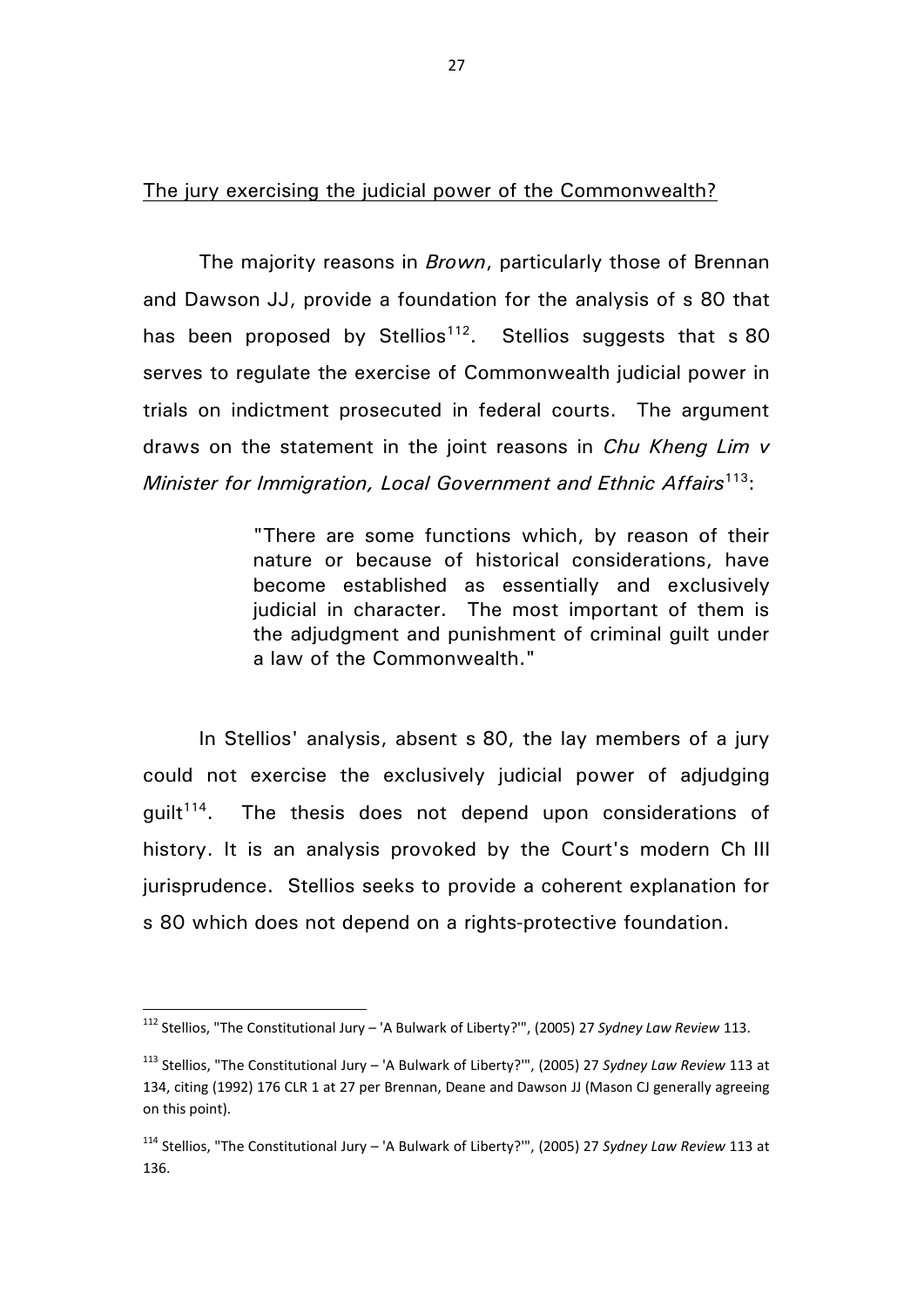The jury is a constituent element of the Court trying an offence on indictment. The idea that the jury, as distinct from the Court, exercises judicial power is controversial. In *Huddart, Parker & Co Pty Ltd v Moorehead* Isaacs J characterised the essence of s 80 as the requirement that "a jury, and not a judicial officer, shall pronounce upon the quilt or innocence of the accused<sup>"115</sup>. In context, this was no more than the conventional recognition of the jury's exclusive function of determining the facts<sup>116</sup>. . The finding of the facts is an essential step in the exercise of the sovereign power to decide the controversy<sup>117</sup>. In the trial of a civil action by jury, the controversy is quelled by the judgment of the court: "a verdict on facts should, as a matter of the practice of the court, be regarded as a matter merely preliminary to judgment, and not as a judgment of the court" $118$ . In a criminal trial, while the judge may not refuse to accept the verdict, it remains that as in a civil trial, legal effect is given to the verdict by the court. At Federation, conviction following trial by jury was not final until judgment because it might have been quashed on a motion in arrest of judgment<sup>119</sup>.

 $\overline{a}$ <sup>115</sup> (1909) 8 CLR 330 at 386.

<sup>116</sup> See, eg, *Brown v The Queen* (1986) 160 CLR 171 at 196-197 per Brennan J.

<sup>117</sup> *Huddart, Parker & Co Pty Ltd v Moorehead* (1909) 8 CLR 330 at 357 per Griffiths CJ; *Fencott v Muller* (1983) 152 CLR 570 at 608 per Mason, Murphy, Brennan and Deane JJ.

<sup>118</sup> *Musgrove v McDonald* (1905) 3 CLR 132 at 141-142; and see *Tronson v Dent* (1853) 8 Moo PCC 419 at 442 [14 ER 159 at 168].

<sup>119</sup> *Griffiths v The Queen* (1977) 137 CLR 293 at 315 per Jacobs J, citing Russell, *A Treatise on Crimes and Misdemeanours*, 2nd ed (1828), vol 2 at 594.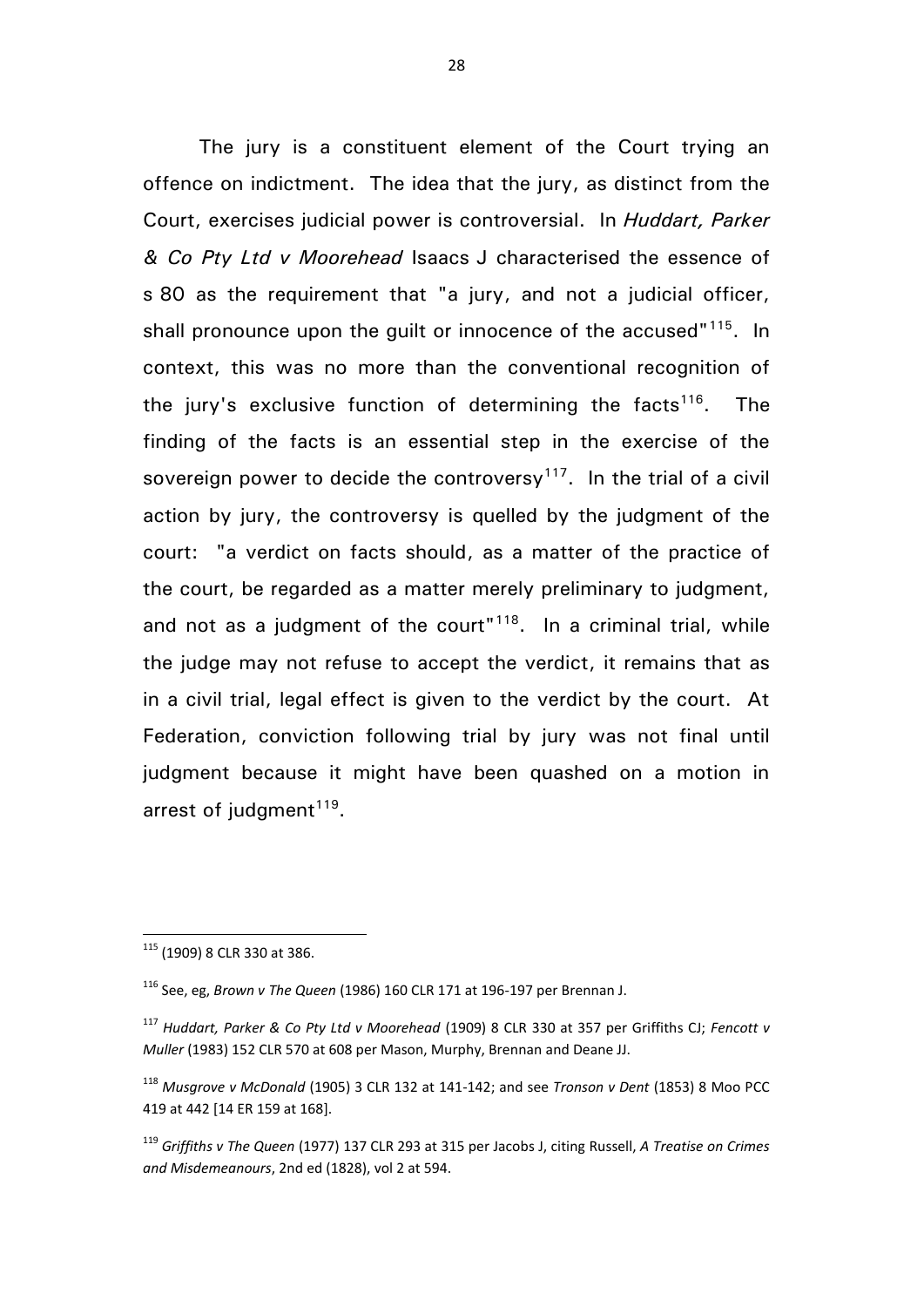Brennan J put it this way in *Brown*<sup>120</sup>:

"the issues joined between the Crown and the accused are determined by the verdict of a jury and, once the verdict is accepted, the judgment of the court is founded on and conforms with that verdict". (citations omitted)

The insistence that the judicial power of the Commonwealth be vested only in Ch III courts has been to ensure that judicial power would be exercised by those courts acting as courts "with all that that notion essentially requires"<sup>121</sup>. The Constitution is informed by the common law, including that which forms "part of the exercise of judicial power as understood in the tradition of English law" $122$ . At Federation the common law institution of trial by jury applied in all the Australian colonies as the only method of trial of serious criminal offences<sup>123</sup>. To posit s 80 as necessary to permit lay jurors to carry out their ancient constitutional function of determining the facts under the superintendence of the trial judge may be to substitute one "queer intention"<sup>124</sup> for another.

<sup>120</sup> (1986) 160 CLR 171 at 196; and see his Honour's analysis in *Nicholas v The Queen* (1998) 193 CLR 173 at 185-191 [13]-[26].

<sup>121</sup> *Polyukhovich v The Commonwealth* (1991) 172 CLR 501 at 609 per Deane J.

<sup>122</sup> *Re Colina; Ex parte Torney* (1999) 200 CLR 386 at 395 [19], citing *R v Davison* (1954) 90 CLR 353 at 368 per Dixon CJ and McTiernan J.

<sup>123</sup> *Cheatle v The Queen* (1993) 177 CLR 541 at 549, citing Castles, *An Australian Legal History*, (1982); Evatt, "The Jury System in Australia", (1936) 10 *Australian Law Journal* (Sup) 49 at 66.

<sup>124</sup> *The King v Federal Court of Bankruptcy; Ex parte Lowenstein* (1938) 59 CLR 556 at 581.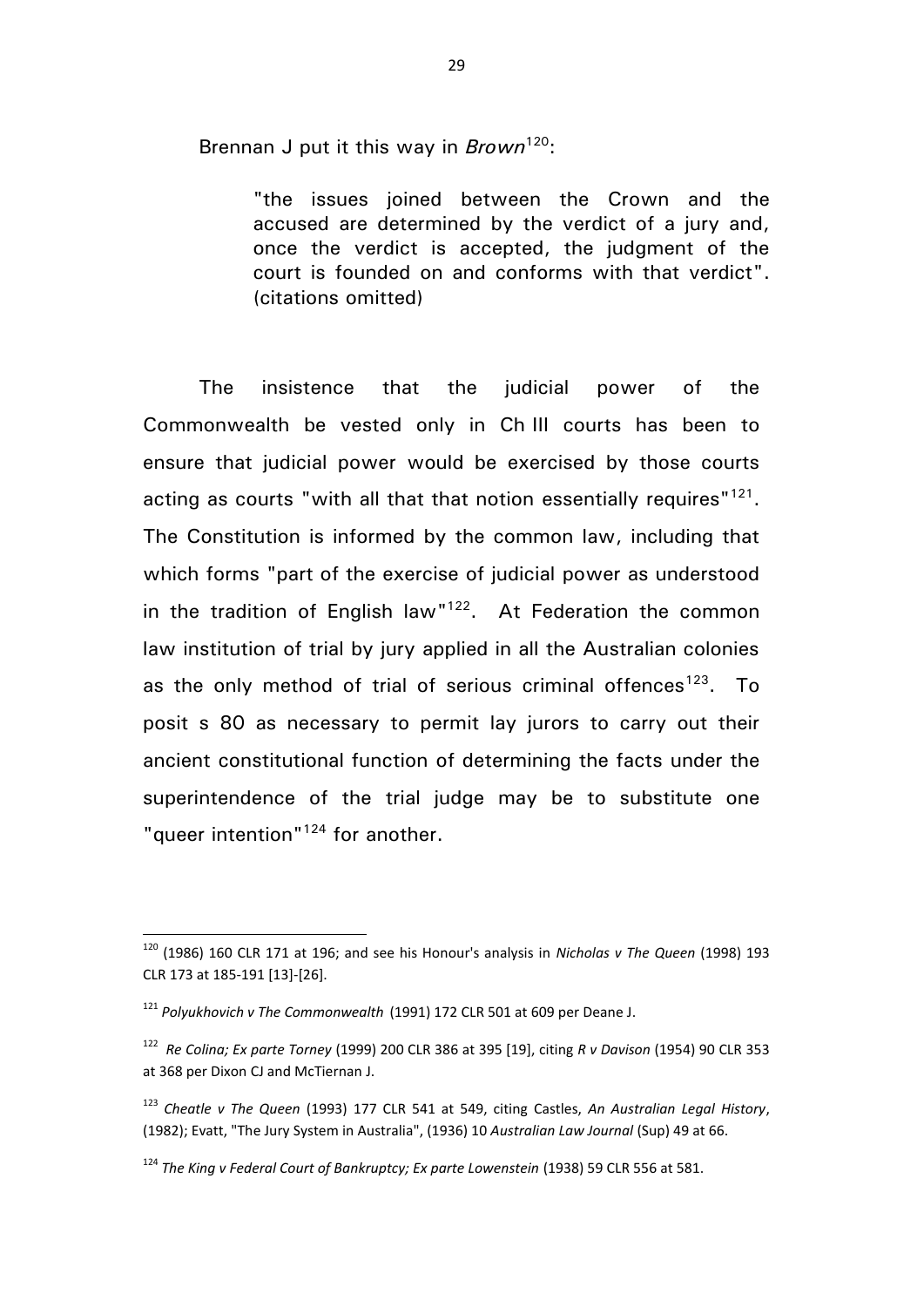Section 80: A limit on the exercise of judicial power

A more satisfying rationale, that does not depend upon a rights protective foundation, builds on *Brown* and may be found in Gaudron J's analysis in *Cheng*<sup>125</sup> *.* Her Honour characterised s 80 as a constitutional command limiting judicial power by preventing the trial of indictable offences by judge alone. Consistently with the statements of the majority in *Brown,* she laid emphasis on the importance of trial by jury to the rule of law, the judicial process and the judiciary. Respect for each is enhanced by placing the determination of criminal guilt in the hands of ordinary members of the community.

Other States have followed South Australia's example in making provision for the accused to elect to be tried by judge alone. In some jurisdictions the prosecution must agree to that course. In New South Wales the court may order trial by judge alone over the prosecution's opposition<sup>126</sup>. I do not propose to discuss the merits of trial by judge alone. It is sufficient to observe that it is not an option in the case of Commonwealth offences tried on indictment. No matter how much the accused may desire to have his or her guilt determined by a judge alone, and no matter how much the interests of justice in an individual case may favour that course, s 80 stands in the way. McHugh J rightly points out that the inability to waive the constitutional

<sup>125</sup> (2000) 203 CLR 248 at 277-278 [78]-[82].

<sup>126</sup> *Criminal Procedure Act* 1986 (NSW), s 132(4).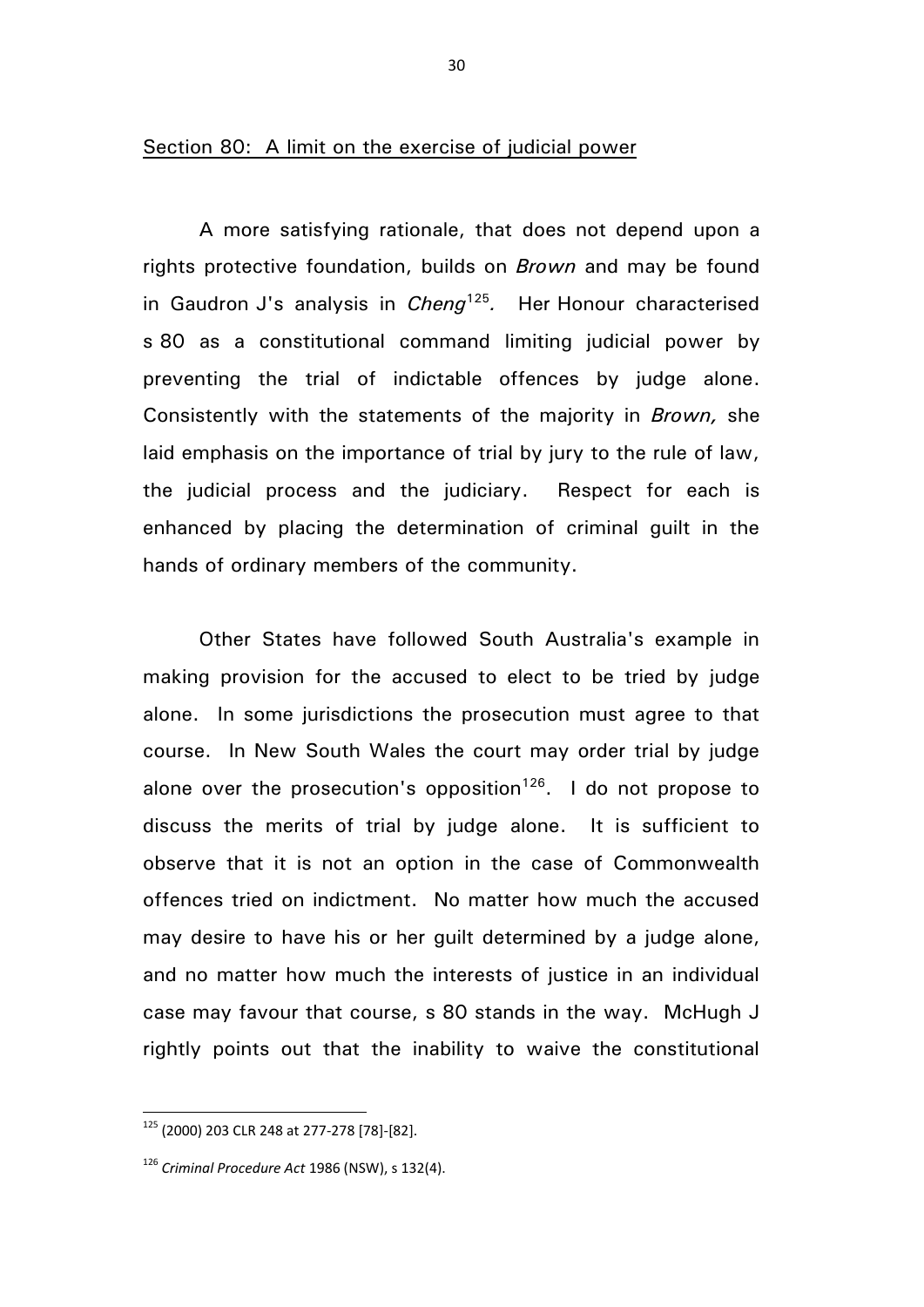guarantee is no boon to the accused<sup>127</sup>. Not uncommonly, the accused would prefer the verdict of a judge to that of 12 of his or her peers.

Far from being a constitutional remnant, the command in s 80 denies to those tried on indictment for Commonwealth offences any capacity to dispense with trial by jury. Trial by jury is necessarily a cumbersome mode of trial that imposes considerable costs on the community and on the accused. Without questioning that it is the appropriate mode of trial for serious offences, it should not be overlooked that were the interpretation favoured by Dixon and Evatt JJ in *Lowenstein* adopted, a very large number of relatively minor offences would be subject to trial by jury, a consequence burdensome for many accused.

In light of *Brown*, s 80 can be seen as reflecting a judgment about the peculiar legitimacy of the verdict of the jury on a trial on indictment and the importance of community participation in the administration of Commonwealth criminal law. Critically, s 80 entrenches the essential features of the institution of trial by jury as understood under the common law at Federation<sup>128</sup>. Given the various and far-reaching statutory

<sup>127</sup> *Cheng v The Queen* (2000) 203 CLR 248 at 299 [150].

<sup>128</sup> *Cheatle v The Queen* (1993) 177 CLR 541 at 549, citing *The King v Snow* (1915) 20 CLR 315 at 323 per Griffith CJ; *Brownlee v The Queen* (2001) 207 CLR 278 at 284 [5] per Gleeson CJ and McHugh J, 298 [54] per Gaudron, Gummow and Hayne JJ; *Ng v The Queen* (2003) 217 CLR 521 at 526 [9] per Gleeson CJ, Gummow, Hayne, Callinan and Heydon JJ.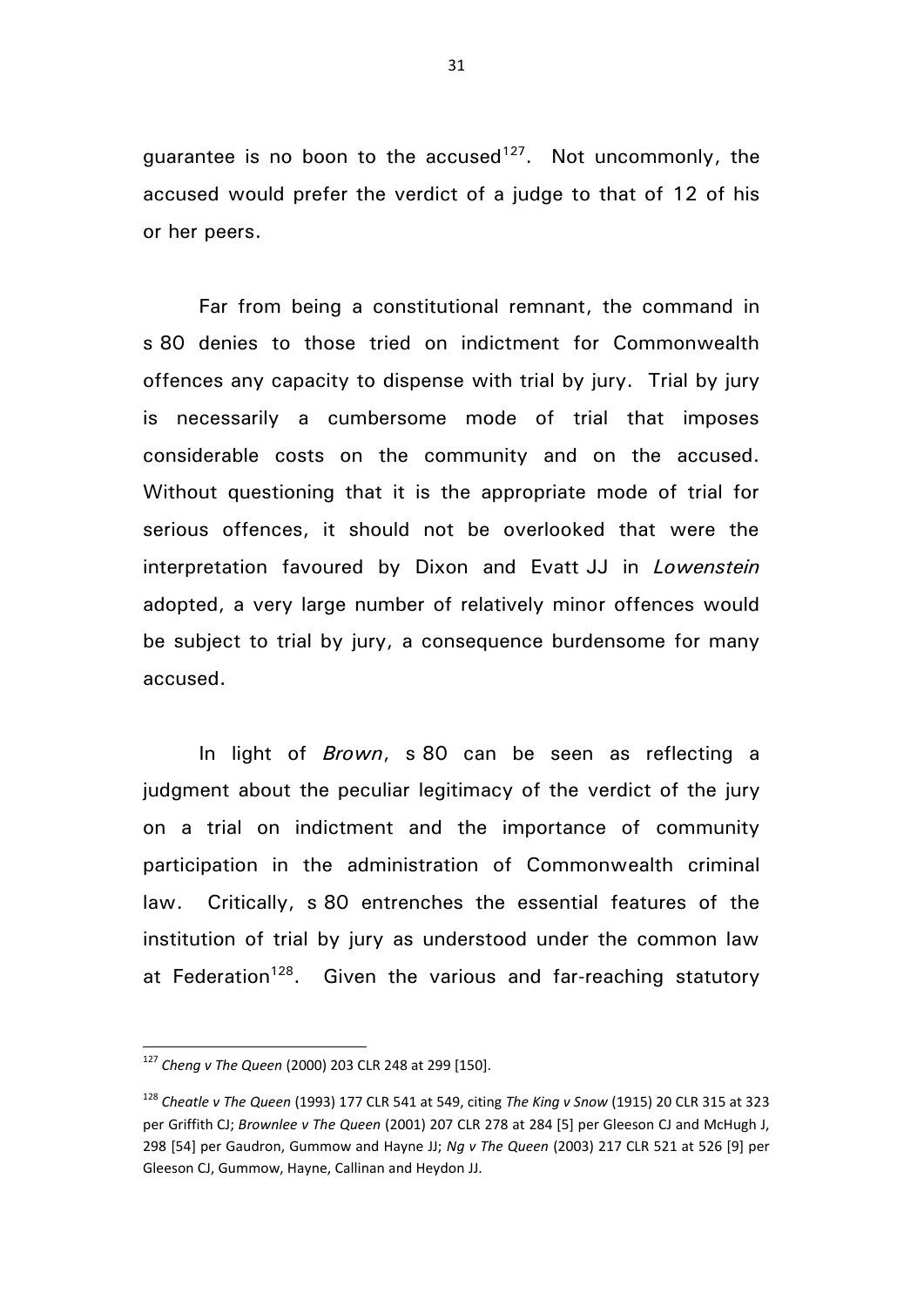modifications to the procedure of trial by jury enacted by the States and Territories, s 80 has assumed increasing importance.

## The essential features of the institution

In *Cheatle v The Queen*, the provision of the South Australian jury statute<sup>129</sup> which permits the return of a majority verdict was held to be inconsistent with s 80 and for that reason it was not picked up by s 68(1) of the *Judiciary Act* 1903 (Cth). Notwithstanding the absence of provision in any colonial legislation requiring unanimity, the Court considered that a basic principle of the administration of criminal justice in each of the colonies at the time of Federation was that the verdict of a jury in a criminal trial could be returned only by agreement of all the  $i$ urors<sup>130</sup>. The Court pointed to the difference between a deliberative process in which a verdict is the product of consensus and one in which a specified number of jurors can override any dissent and return a majority verdict<sup>131</sup>. It also noted the view of the Supreme Court of Canada that the jury exists as a collectivity and not as a group of individuals $^{132}$ .

<sup>129</sup> *Juries Act* 1927 (SA), s 57.

<sup>130</sup> *Cheatle v The Queen* (1993) 177 CLR 541 at 551.

<sup>131</sup> *Cheatle v The Queen* (1993) 177 CLR 541 at 552.

<sup>132</sup> *Cheatle v The Queen* (1993) 177 CLR 541 at 552, citing *R v Bain* [1992] 1 SCR 91 at 128 per Gonthier, McLachlin and Iacobucci JJ.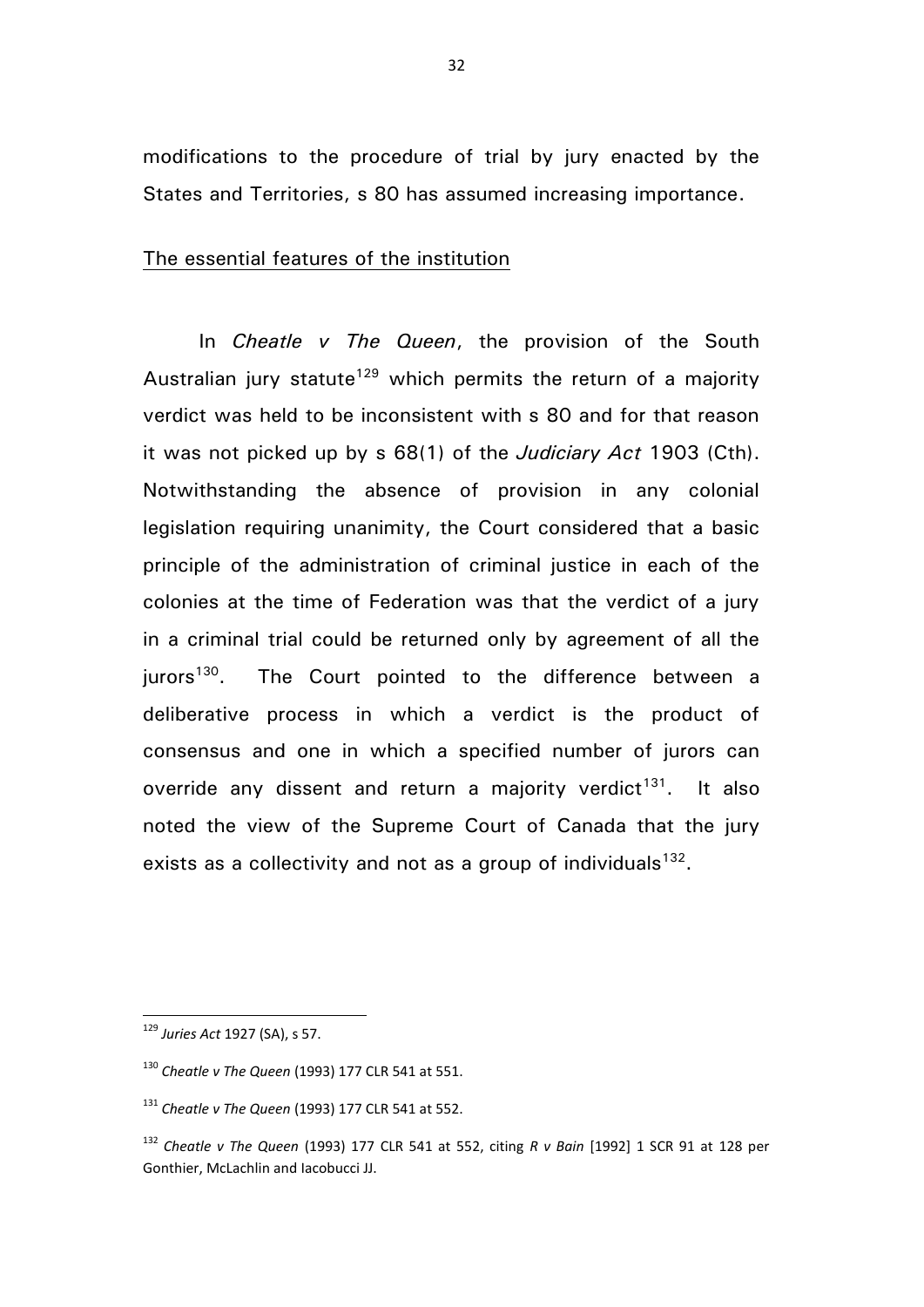The latter idea has a long pedigree. Pollock and Maitland explained the history this way<sup>133</sup>:

> "[t]he verdict of the jurors is not just the verdict of twelve men; it is the verdict of a *pays,* a 'country', a neighbourhood, a community. ... especially in criminal procedure, the voice of the twelve men is deemed to be the voice of the country-side ... The justices seem to feel that if they analyzed the verdict they would miss the very thing for which they are looking, the opinion of the country." (citations omitted)

The determination of the essential features of the institution of trial by jury has served to highlight differences in approach to constitutional interpretation. They are exemplified in *Brownlee v*  The Queen<sup>134</sup>. Brownlee involved a challenge to two provisions of the New South Wales statute: permitting the discharge of one or more jurors provided the number is not reduced below 10 and permitting the jury to separate during retirement<sup>135</sup>. Kirby J stated his view that constitutional expressions should be given a contemporary meaning befitting the character of a national basic law which must apply to new, unforeseen and possibly unforeseeable circumstances<sup>136</sup>. His Honour observed that the framers of the Constitution would not have contemplated separation during deliberation, a circumstance which was

<sup>133</sup> Pollock and Maitland, *History of English Law*, 2nd ed (1898) vol 2 at 624.

<sup>134</sup> (2001) 207 CLR 278.

<sup>135</sup> *Jury Act* 1977 (NSW), ss 22 and 54(b).

<sup>136</sup> *Brownlee v The Queen* (2001) 207 CLR 278 at 320 [123].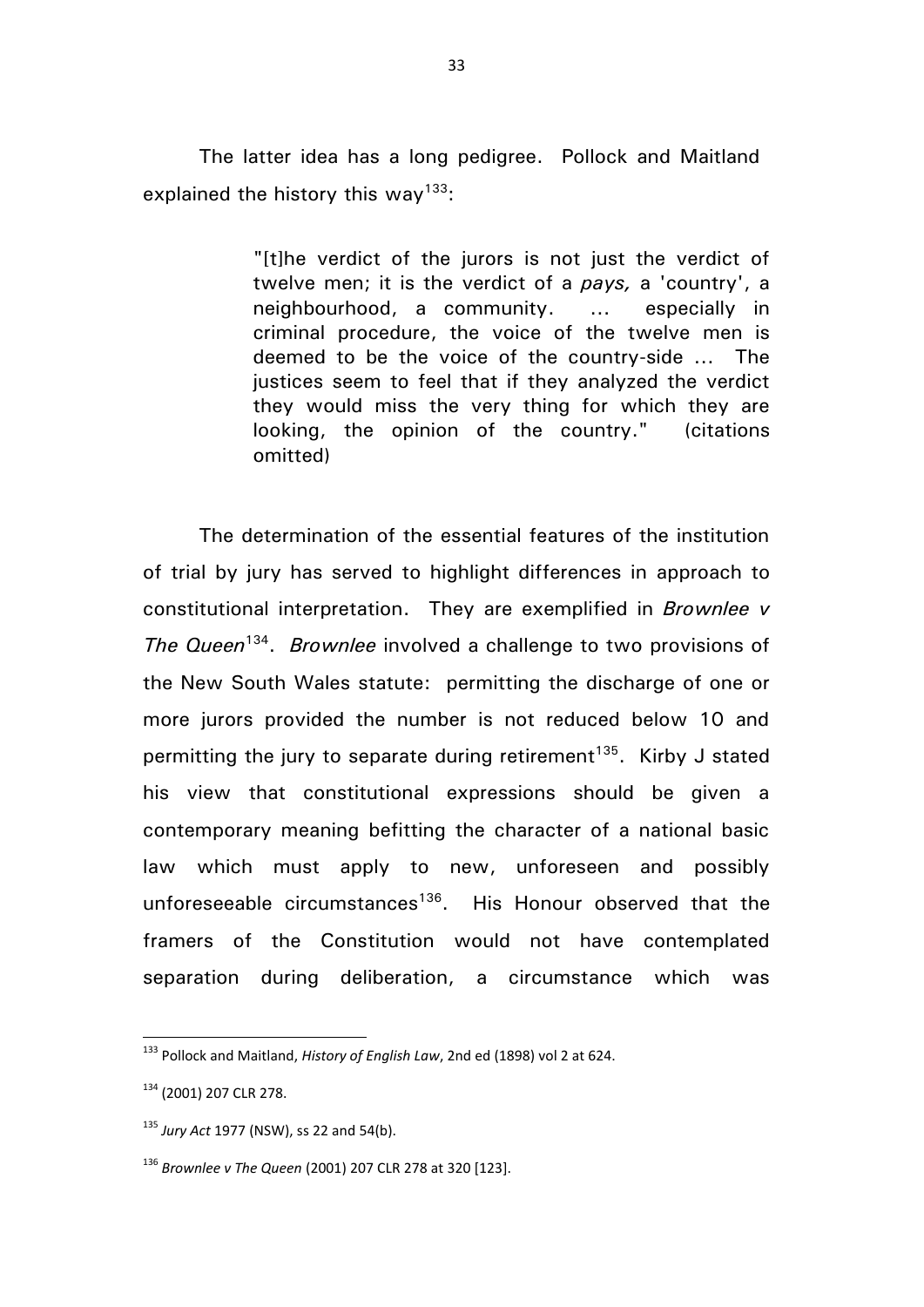suggested to illustrate the dilemma for those adhering to "the 1900 criterion in construing our Constitution"<sup>137</sup>.

In the event, the Court was unanimous in holding that the provisions of the New South Wales statute did not trench on the essential characteristics of trial by jury. The other members of the Court came to that conclusion against the background of the functions of the institution at the time of Federation. As Gleeson CJ and McHugh J pointed out in their joint reasons, if the meaning of trial by jury were to be determined solely by reference to contemporary standards there would be nothing to argue about: contemporary standards are reflected in the jury statutes<sup>138</sup>. Their Honours acknowledged that s 80 speaks continually to the present and operates in and upon contemporary conditions, but said that this is not to ignore how the provision is to be construed in the light of its history and the common law.

Gaudron, Gummow and Hayne JJ in their joint reasons looked to the function served by sequestration, concluding that its purpose was directed to ensuring the jury's deliberations were uninfluenced by an outsider to the trial process<sup>139</sup>. Permitting the number of jurors to be reduced to 10 did not deny the

<sup>137</sup> *Brownlee v The Queen* (2001) 207 CLR 278 at 325 [133], noting the further illustrations in *Grain Pool of Western Australia v The Commonwealth* (2000) 202 CLR 479 at 522-525 [110]-[118] per Kirby J.

<sup>138</sup> *Brownlee v The Queen* (2001) 207 CLR 278 at 285-286 [9]-[11].

<sup>139</sup> *Brownlee v The Queen* (2001) 207 CLR 278 at 302 [65]-[67].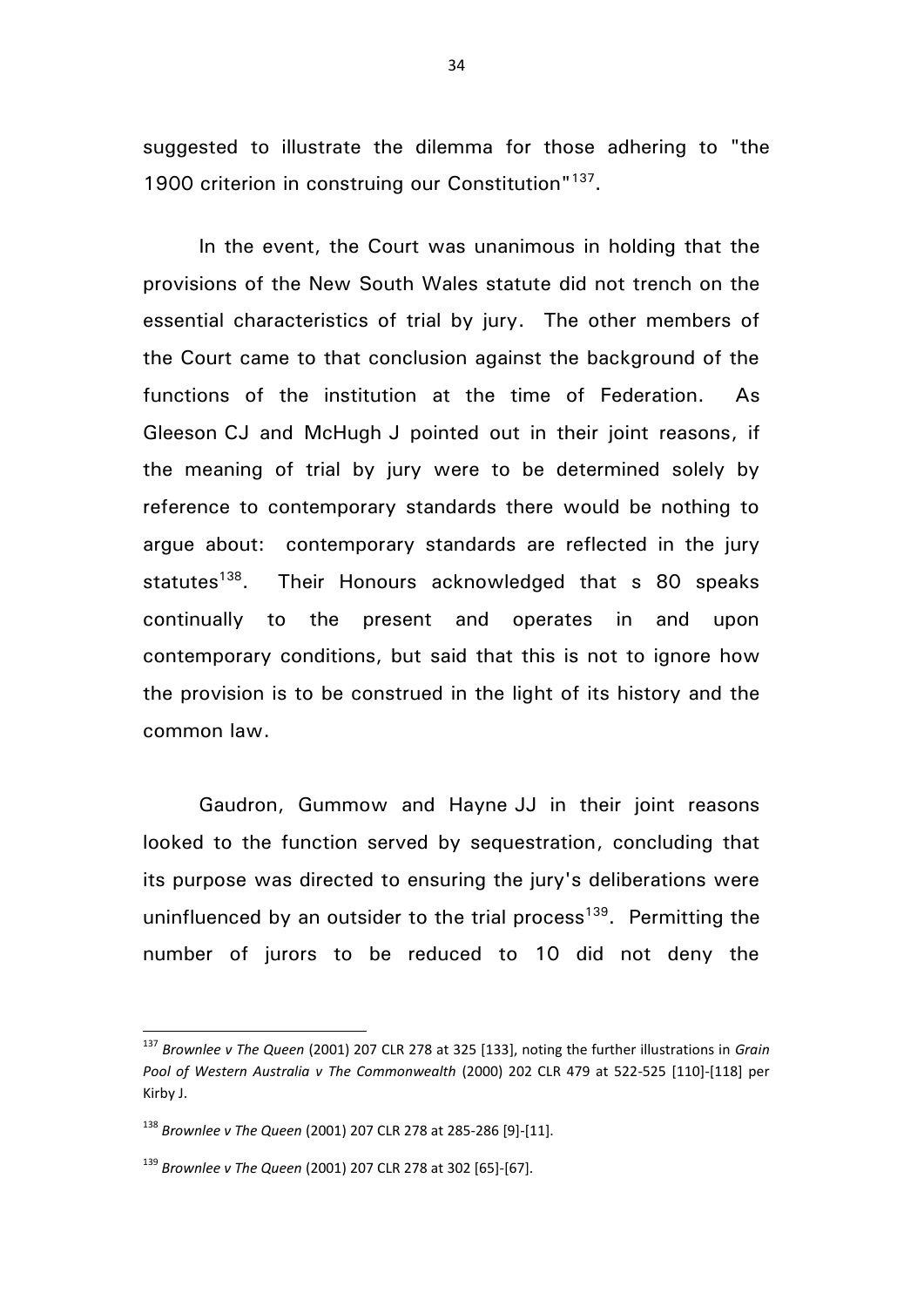representative character of the jury<sup>140</sup>. However, a "real question"<sup>141</sup> would arise as to whether the trial of a Commonwealth offence might continue with a jury reduced to below 10 members<sup>142</sup>.

## Double jeopardy

The reach of Commonwealth criminal law has been extended very greatly in recent years. Each of the States has modified the common law rules against double jeopardy. New South Wales, South Australia and Western Australia have each conferred a right of appeal against a directed verdict of acquittal<sup>143</sup>.

In *R v LK*<sup>144</sup> the respondents unsuccessfully contended that the provision of the New South Wales statute conferring jurisdiction on the Court of Criminal Appeal to entertain an appeal by the Director of Public Prosecutions against a directed verdict of acquittal was not picked up by s 68(2) of the *Judiciary Act* 1903 (Cth) because it was inconsistent with s 80. They relied on *The King v Snow* for the proposition that the finality of a verdict of acquittal, even a directed verdict of acquittal, is an

<sup>140</sup> *Brownlee v The Queen* (2001) 207 CLR 278 at 303 [71].

<sup>141</sup> *Brownlee v The Queen* (2001) 207 CLR 278 at 304 [73].

<sup>142</sup> As is provided for in *Jury Act* 1977 (NSW), s 22(a)(iii).

<sup>143</sup> *Crimes (Appeal and Review) Act* 2001 (NSW), s 107; *Criminal Law Consolidation Act* 1935 (SA), s 352(1)(ab)(ii); *Criminal Appeals Act* 2004 (WA), s 24(2)(e)(i).

<sup>144</sup> (2010) 241 CLR 177.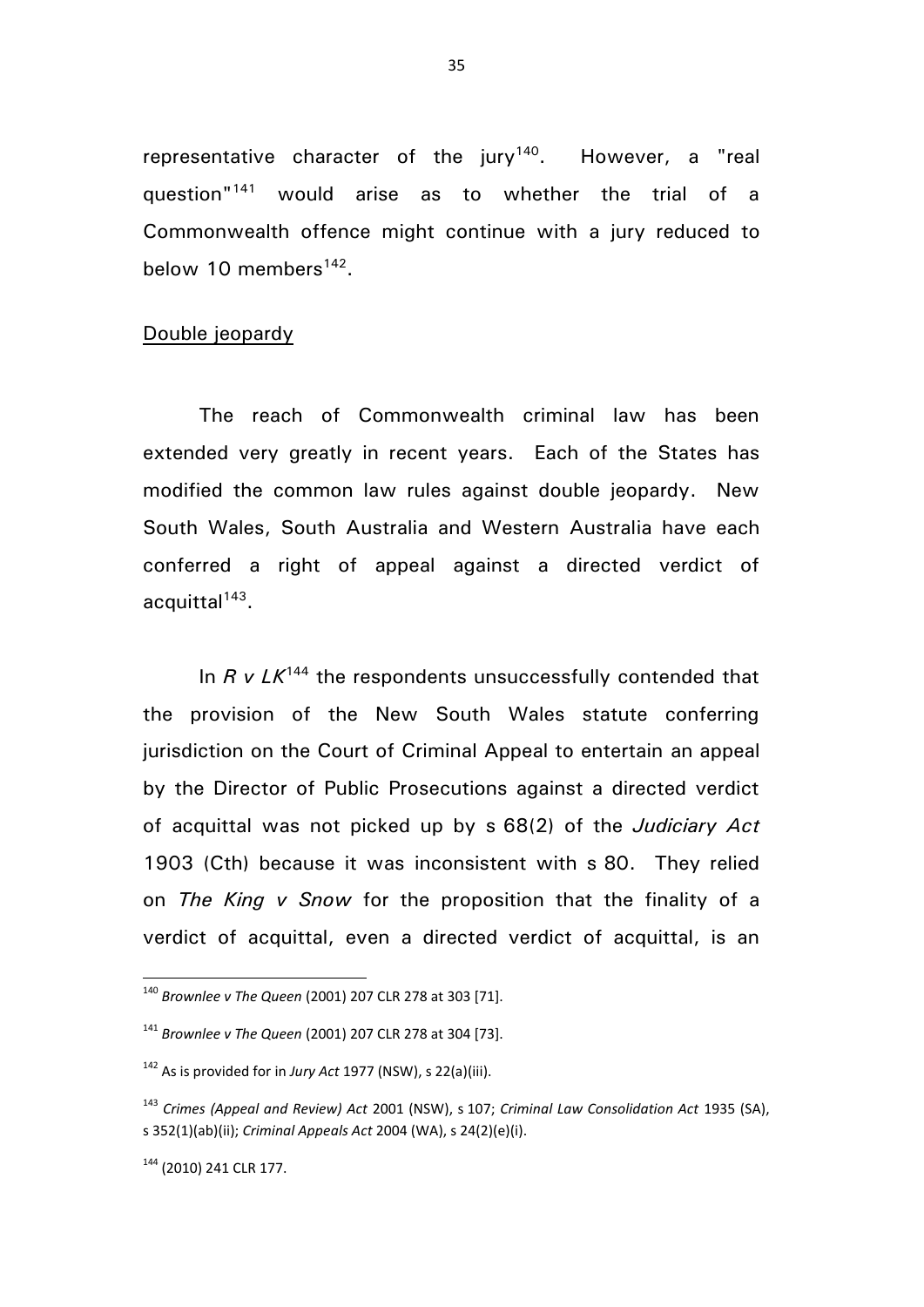essential function of trial by jury protected by  $s$  80<sup>145</sup>. As explained in *LK*, the question in *Snow* was not whether a law of the Commonwealth could validly authorise an appeal against a directed verdict of acquittal but whether s 73 of the Constitution authorised such an appeal<sup>146</sup>.

French CJ, with whose reasons the other members of the Court agreed, observed that *Snow* did not establish authoritatively that s 80 required s 73 to be read as excluding appeals against acquittals and a fortiori it did not determine the question respecting a directed verdict of acquittal on an indictment for an offence against Commonwealth law<sup>147</sup>. His Honour noted that although s 80 was modelled on Art III, s 2(3) of the Constitution of the United States, it did not incorporate a protection against double jeopardy as found in the Fifth and Seventh Amendments of the United States Constitution<sup>148</sup>.

Reference is made in *LK* to the commentary on s 80 in Quick and Garran<sup>149</sup>:

> "Trial by jury, in the primary and usual sense of the term at common law and the American Constitution, is

 $\overline{a}$ 

<sup>149</sup> Quick and Garran, *The Annotated Constitution of the Australian Commonwealth*, (1901) at 810, slightly misquoting *Capital Traction Co v Hof* 174 US 1 at 13-14 (1899).

<sup>145</sup> *R v LK* (2010) 241 CLR 177 at 199 [37] per French CJ, citing (1915) 20 CLR 315.

<sup>146</sup> *R v LK* (2010) 241 CLR 177 at 199 [39] per French CJ.

<sup>147</sup> *R v LK* (2010) 241 CLR 177 at 199 [40].

<sup>148</sup> *R v LK* (2010) 241 CLR 177 at 198 [34], citing *The King v Federal Court of Bankruptcy; Ex parte Lowenstein* (1938) 59 CLR 556 at 581 per Dixon and Evatt JJ; *Cheatle v The Queen* (1993) 177 CLR 541 at 556.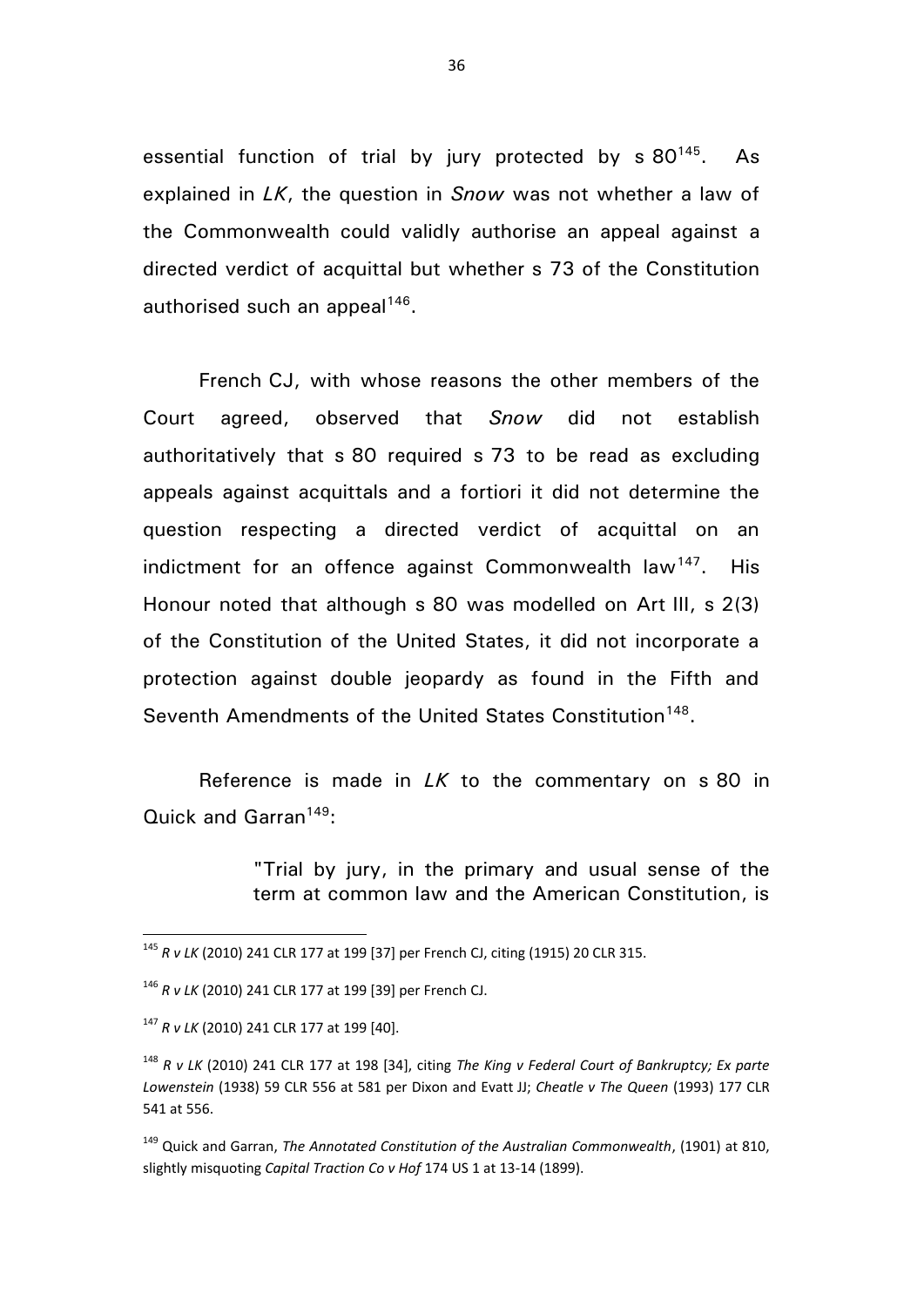a trial by a jury of 12 men, in the presence and under the superintendence of a judge empowered to instruct them upon the law and to advise them upon the facts, and (except upon acquittal upon a criminal charge) to set aside their verdict if in his opinion it is against the evidence."

French CJ explained that the verdict of acquittal, which the judge could not set aside, clearly was an acquittal following trial<sup>150</sup>.

Each State has made provision in limited circumstances for the Court of Criminal Appeal or a Full Court of a State to order the re-trial of a person who has been acquitted by the verdict of a jury<sup>151</sup>. This approach adopted in each jurisdiction is modelled on the provisions of the English *Criminal Justice Act* 2003<sup>152</sup>. The approach provides for the Director of Public Prosecutions to apply to the appellate court for an order quashing the acquittal and directing a new trial in a case in which fresh and compelling evidence against the acquitted person is available and in which, in all the circumstances, it is in the interests of justice for the order to be made. Provision for the making of like orders is also made respecting "tainted" acquittals.

<sup>150</sup> *R v LK* (2010) 241 CLR 177 at 198 [35].

<sup>151</sup> *Crimes (Appeal and Review) Act* 2001 (NSW), ss 100 and 101; *Criminal Code* (Q), ss 678B and 678C; *Criminal Law Consolidation Act* 1935 (SA), ss 336 and 337; *Criminal Code* (Tas), ss 393 and 394; *Criminal Procedure Act* 2009 (Vic), ss 327L, 327M, 327N and 327O; *Criminal Appeals Act* 2004 (WA), s 46H.

<sup>&</sup>lt;sup>152</sup> See Part 10, "Retrial For Serious Offences".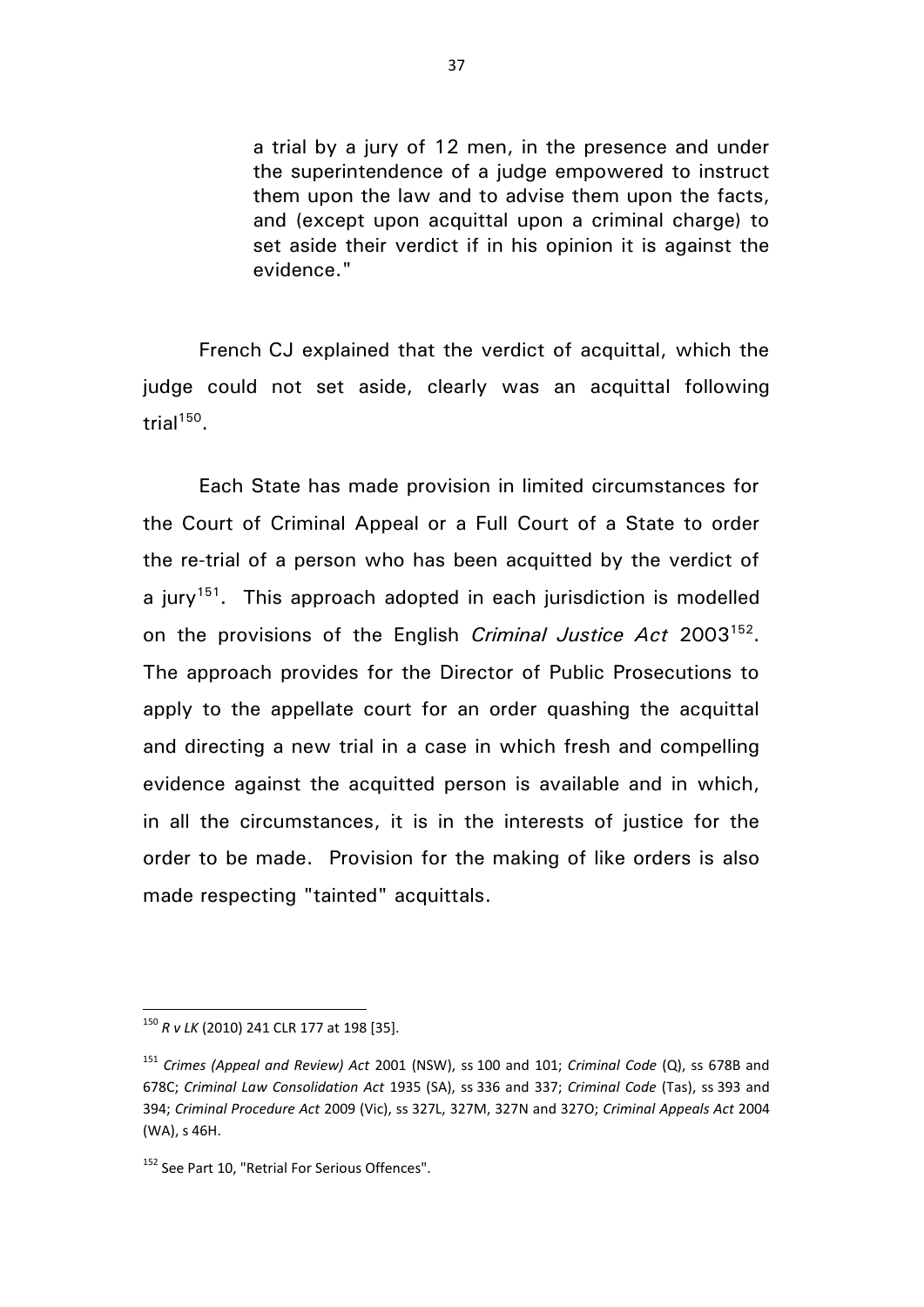In *Snow*, Gavan Duffy and Rich JJ identified as one of the benefits incidental to a trial by jury protected by s 80 that the verdict of "not guilty" is conclusive on the issue the jury is sworn to try<sup>153</sup>. The statement was not necessary to the decision. The question of whether a verdict of not guilty returned at the conclusion of a trial that has run its course is inviolate may yet arise for determination.

The right of a jury to return a verdict of not guilty, notwithstanding that the prosecution case has been proved beyond reasonable doubt, is well recognised. Deane J characterised it as the power to "side with a fellow-citizen who is ... being denied a 'fair go'"<sup>154</sup>. . Viewed in this light, the inviolability of the verdict of not guilty is the feature of trial by jury that protects against oppression. It is a feature that was at the forefront of the discussion on the jury clause at the Melbourne Convention. Bernhard Wise argued for retention of the clause on the ground that jury nullification of an unpopular Commonwealth law afforded protection to the State and the citizen alike<sup>155</sup>.

## **Conclusion**

 $\overline{a}$ 

The essential features of the institution of trial by jury that have been acknowledged require that the jury be adequately representative of the community, act as the exclusive arbiter of

<sup>153</sup> *The King v Snow* (1915) 20 CLR 315 at 365.

<sup>154</sup> *Kingswell v The Queen* (1985) 159 CLR 264 at 301, referencing Knittel and Seiler, "The Merits of Trial by Jury", (1972) 30 *Cambridge Law Journal* 316 at 320-321.

<sup>155</sup> *Official Record of the Debates of the Australasian Federal Convention*, (Melbourne), 31 January 1898 at 354.